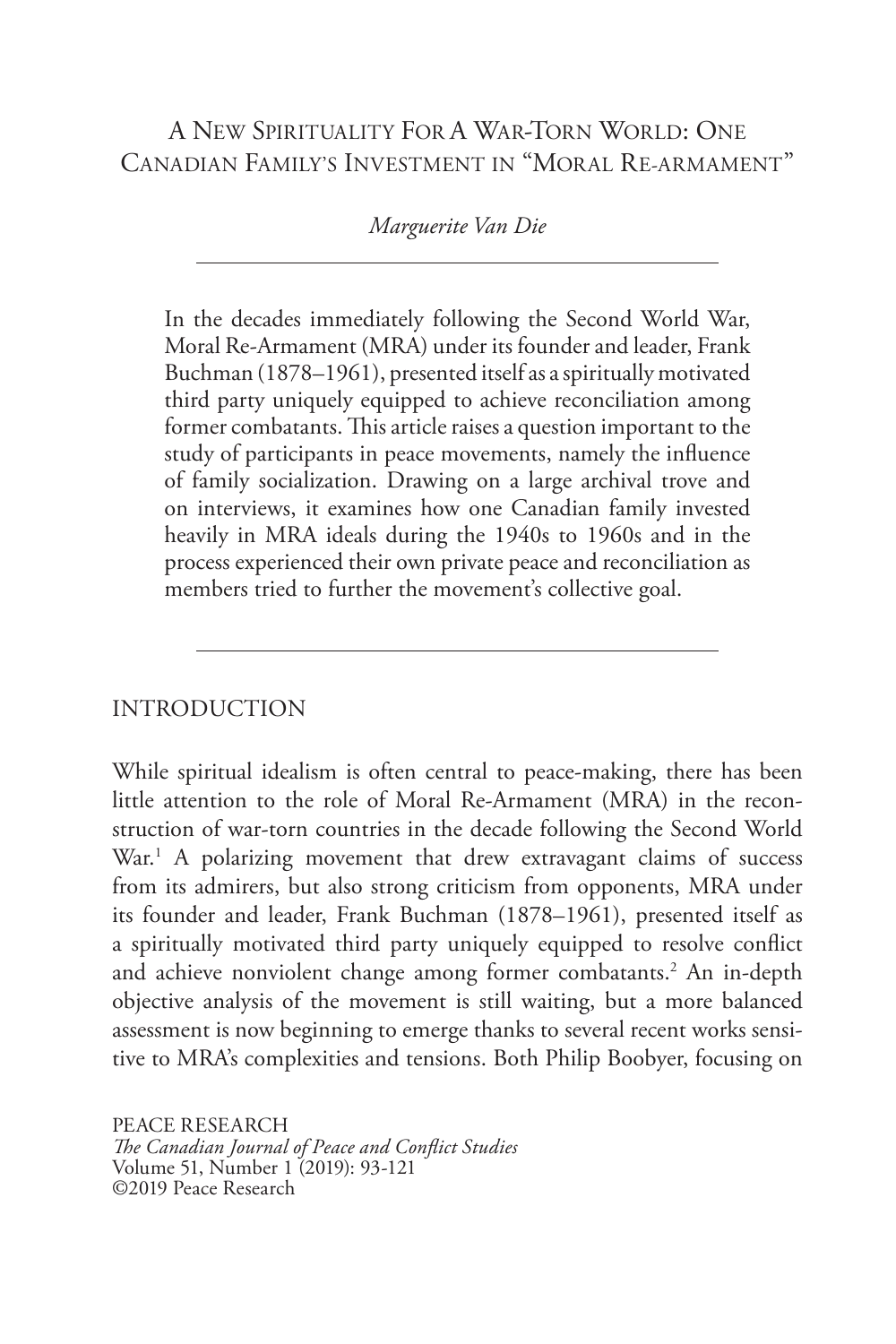Buchman's practical religion, and Daniel Sack, on the American experience, provide important insight into the movement's spirituality and resulting "re-inventions" as it sought to foster peace in a globalizing world.<sup>3</sup>

 This article does not purport to describe and assess the success of MRA's efforts, but offers a more modest approach to the study of faith-based movements in peace building. It raises a question important to the study of participation in peace movements, namely the extent to which involvement can be rooted and shaped by family socialization. Drawing on a large archival trove and on interviews, I examine how one Canadian family invested heavily in MRA ideals during the 1940s to 1960s and in the process experienced their own private reconciliation as members tried to further the movement's collective goal.

#### FRANK BUCHMAN, THE OXFORD GROUP, AND MRA

A brief overview of the history and ideals of MRA provides the background. A Lutheran minister in Pennsylvania who had moved to England, where he experienced a profound evangelical conversion, Frank Buchman in the early 1930s developed an organization known as the Oxford Group. Propagating a nondenominational Christian spirituality directed at bringing about personal change, the Group mounted carefully staged gatherings in large hotels and private homes. Participants were encouraged to adopt a simple spiritual discipline that consisted of meeting daily in a period of "quiet time," alone or with a partner or small group. Here they were to open themselves to the guidance of the Holy Spirit for the day's activity, confess to one another any sins they had committed and ask forgiveness of those wronged. In 1932 and again two years later, the Group crossed Canada in well-publicized tours that have received attention in several studies on the changing face of Canadian evangelical Protestantism.4

By 1934 during the second Canadian tour, as the political situation in Europe began to worsen, Buchman and the Group had begun to recalibrate the Group's nondenominational evangelical message of personal conversion into a demand for world and international change. In May 1938, the shift became formal with a change in name to Moral Rearmament (MRA) and the call for a world-wide reconstruction aimed at averting war through "moral re-armament" on the part of individuals, business, labour, and government leaders. The new approach, that in June 1933 had included an unsuccessful effort through an intermediary to enter into dialogue with Hitler and the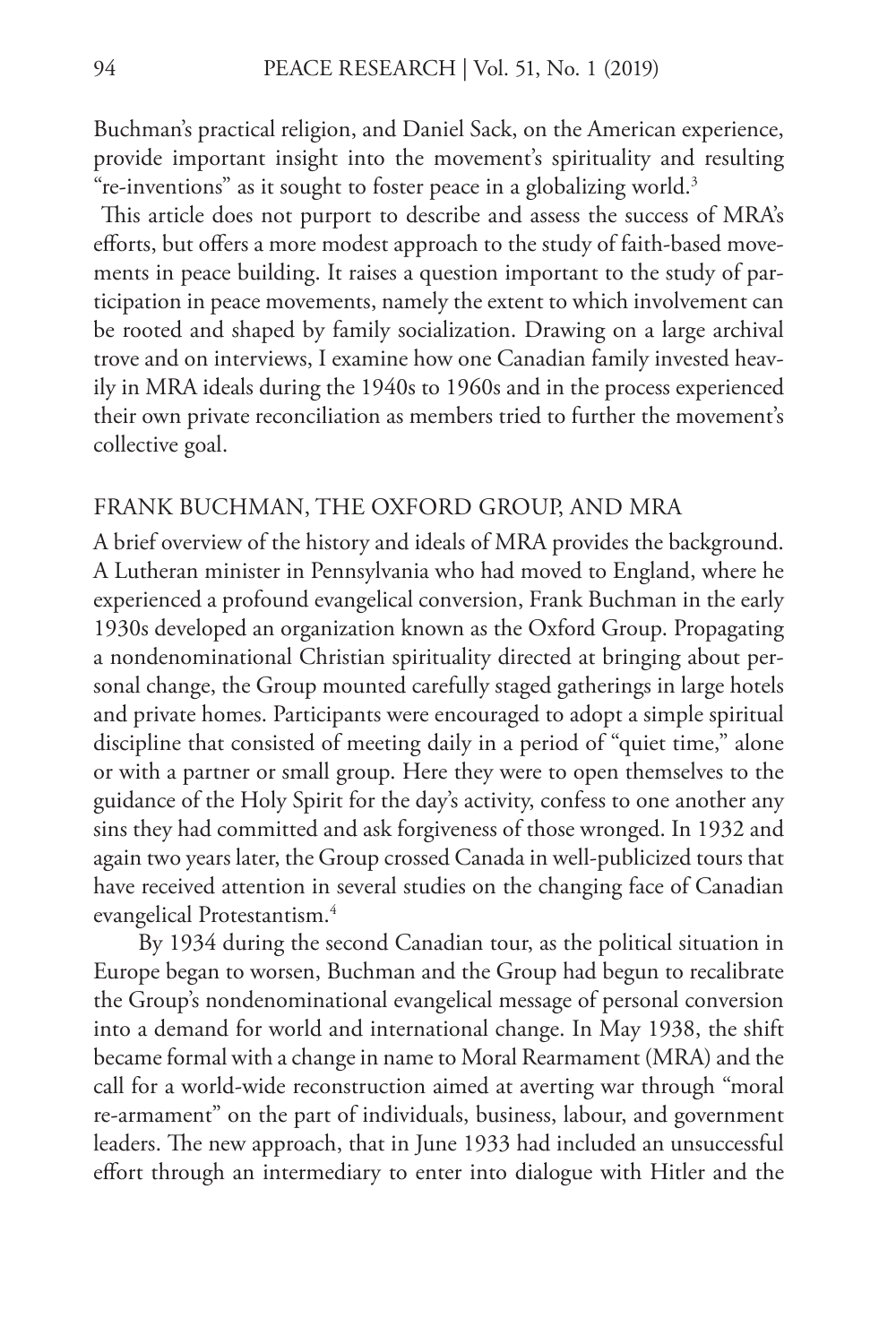Nazi leadership, led Buchman's opponents (as well as the German government) to view the movement with suspicion.<sup>5</sup> Safe in the United States when war broke out, Buchman started to look ahead to the eventual termination of hostilities and the need for international reconciliation among former combatants and enemies. Presented as "a 'world philosophy' capable of creating a new era of constructive relationships between men and nations," MRA was to be a spiritual response to the post-war emergence of a global society. $^6$  The intent was that by watching dramatic presentations that modeled MRA's moral message and in sharing personal stories, groups of carefully selected civic leaders and former enemies would experience spiritual change which would in turn lead to national and international renewal. With the financial and logistical help of private donors, powerful supporters and a highly committed volunteer work force, MRA's presence and outreach quickly became global.7 Attention in the late 40s and early 50s focused in particular on France, Germany, Japan, and the United States, and later in the 1960s on helping neo-colonial African countries prepare for peaceful independence.

Though today MRA's ideals and efforts seem hopelessly simplistic, the movement at its height in the 1960s counted an estimated 3000 full time volunteers working in teams around the world.8 Unlike many of the idealistic youth of the 1960s and 70s who gravitated to such secular NGOs such as the Peace Corps in the United States, and Canadian University Students Overseas (CUSO) in Canada, more traditional spiritual values remained a part of personal and professional identity for the cohort of the 1950s when addressing international concerns.9 MRA drew its volunteers from a range of social backgrounds, but its spiritual optimism and structured moral approach appealed especially to educated young people of privileged background who had lost interest in an older missionary way of service yet retained a strong sense of noblesse oblige. Reaching adulthood during the late 1940s and 50s, this generation has been depicted by historian Robert Ellwood as conflicted between a yearning for normalcy and a profound sense of dislocation that propelled them into uncharted terrain as individuals and as families.<sup>11</sup> Conservative revivalists such as Billy Graham and Charles Templeton met the spiritual search for identity by repackaging evangelical Christianity in ways designed to reflect a growing youth culture. MRA leaders distanced themselves from such revivalists. Instead they offered young people opportunities for self-knowledge and identity formation that, though consistent with their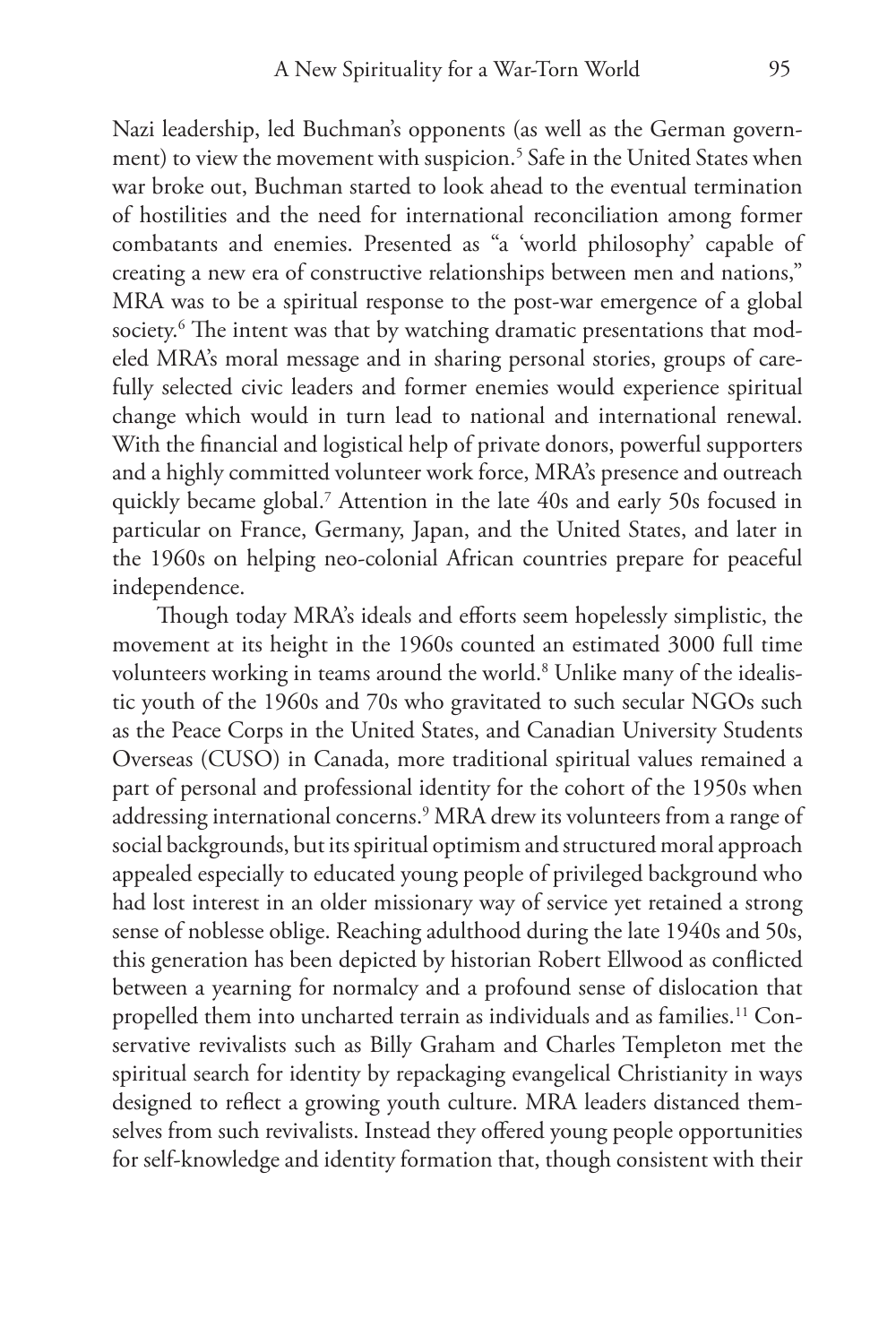childhood religious socialization, spoke hopefully of how personal efforts could influence positively a war-torn world in need of healing.

## BACKGROUND: THE FLEMING FAMILY, THE OXFORD GROUP, AND MRA

Among the young people attracted to MRA were members of a prominent evangelical Toronto family whose patriarch Robert J. Fleming had served three terms as the city's mayor in the 1880s and 90s. In the course of the late 1940s to mid-60s, Fleming's two youngest daughters, seven grandchildren, and five of their partners served as full-time volunteers with MRA in Canada, Europe, Japan, North Africa, and the United States. As a case study, based on a large body of correspondence, memoirs, and interviews, this family's participation offers meaningful insight into how MRA ideals and practices towards building a lasting peace after the Second World War were translated into a personal search for meaning and reconciliation.

Robert J. Fleming (1854–1925) and Lydia Orford (1862–1937), whom he had married as a young widower with two children, left their family with a compelling legacy of civic and religious service. The son of poor Irish immigrants, Fleming was an active and principled Methodist, a prominent and an ardent prohibitionist, and in the 1880s and 90s a wellliked municipal politician.<sup>12</sup> By the time of his death in 1925 he had served as general manager of the Toronto Railway Company and managed through judicious investments in real estate, stocks, and mining, to ensure a solid financial future for his wife, five daughters, and four sons. Thanks to this, Lydia, his devoutly evangelical widow, and his daughters (Reba, Stella, Victoria, Evelyn, and Agnes) were able to travel widely and devote themselves to charitable causes, most notably overseas missions. A major recipient of Lydia's support was the British Zenana Bible and Medical Mission (ZBMM) in India and its hospital in Nasik in the Punjab, known as "the Canadian hospital." Evelyn, the second youngest daughter, joined its staff as a medical doctor from 1935 until the 1947 partition of India and Pakistan. Widely traveled, the women made several visits to China, where Reba and Stella at different times served briefly on the mission field, and to India where Lydia died unexpectedly while visiting Evelyn in 1937.

Both parents earnestly saw family harmony as a paramount legacy for their children; Robert's deathbed admonition to the family had been to love one another, while Lydia's had been a fervent prayer that all her children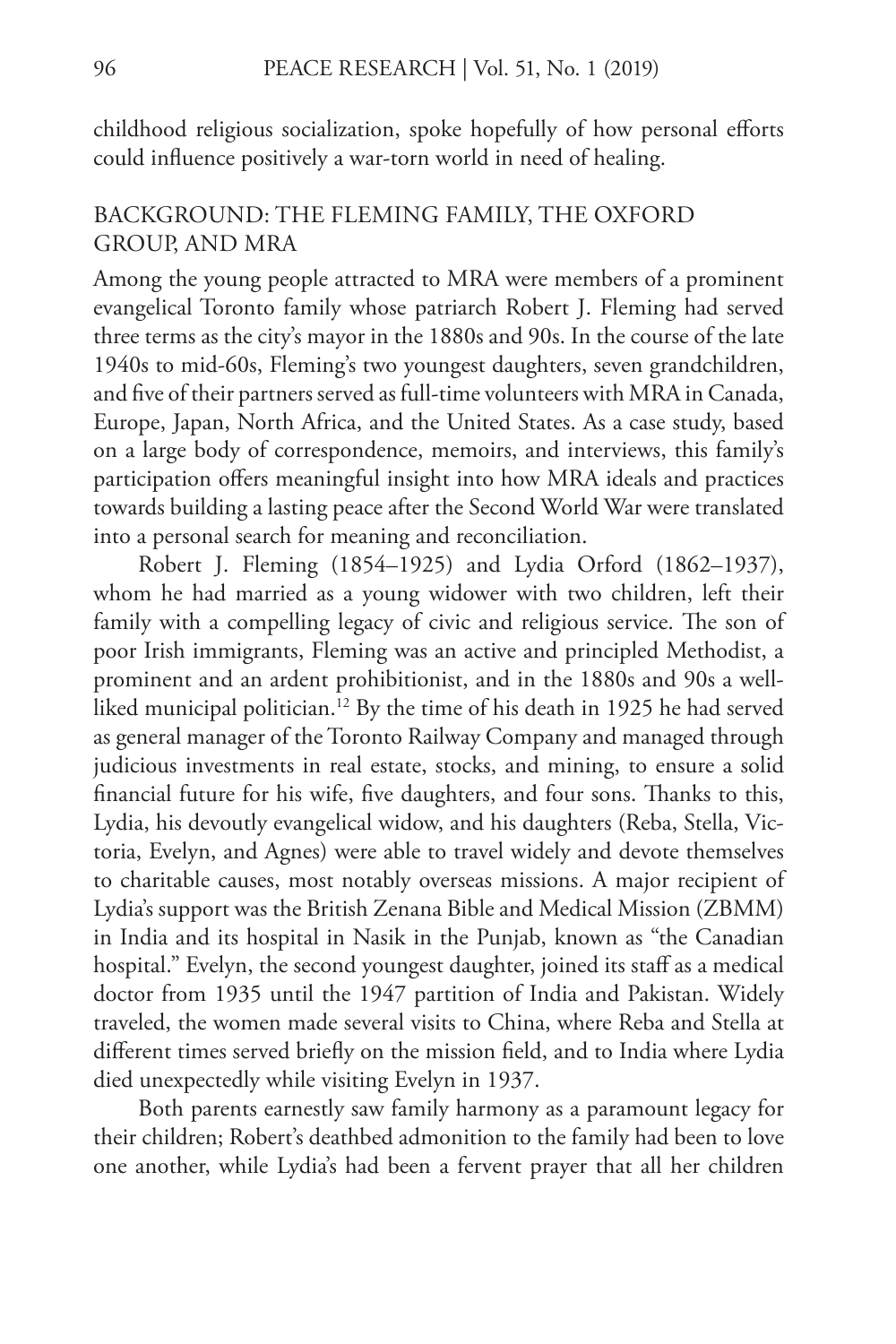would be eternally saved. In each case concern for the sons loomed large. Already before their parents' deaths, it had become obvious that the lives of the four Fleming males (Goldwin, Lloyd, Russell, and Murray) would not follow the civic and religious leadership of their parents and sisters. Failure to live up to their father's high expectations and, in the case of the two eldest, the traumatic impact of military service during the Great War resulted in emotional turmoil and family instability. As will be detailed later, for the third generation, cutting through the thicket of a troubled family experience would become a major factor in their involvement in MRA.13

The Fleming engagement with MRA began in 1932 in England where Helen Hyde, the wife of Lloyd, the second oldest son, encountered its predecessor, the Oxford Group, and was profoundly attracted to its message of personal change. When two years later the Group made its second highly promoted trip across Canada, Lydia Fleming and Reba, the oldest daughter by Robert's first marriage, joined them at a large house party at the Banff Springs Hotel. Though the women subsequently encountered the Oxford Group at a house party in Mussoorie, India, they failed to become actively involved.14 The two Canadian tours, however, did see Agnes, the youngest daughter and her newly-wed husband, Eric Bentley, enlist enthusiastically in the movement. Much admired by their nieces and nephews, Agnes and Eric Bentley actively began recruiting family members as the Group reconfigured itself into MRA. Not all the Fleming cousins came on board and most family members held aloof, but seven would serve in MRA for extended periods of time: Bob and Lou Fleming (Lloyd's twin sons), Lydia Bentley (Agnes' daughter), Margaret Fleming (Goldwin's daughter), Betty and Everett Fleming (Russell's daughter and son) and Catharine Turnbull (Victoria's daughter). Each came to the movement for different personal reasons, but family dynamics played an important role.

As cousins they were a tightly knit group. "Donlands," their grandmother Lydia's stone house on a 950-acre farm just north of Toronto (now the intersection of Eglinton Avenue and Don Mills Road) was a favourite gathering place. This was also the home of Catharine and her mother, Victoria, who had lost her missionary husband, Walter Turnbull, in a tragic car accident just before their daughter's birth. In 1935 following family breakdown, Lloyd's wife and her ten-year- old twin sons, Bob and Lou, also came to live at Donlands, leaving behind their father in England, whom the boys would not see again until 1948. For the cousins living or visiting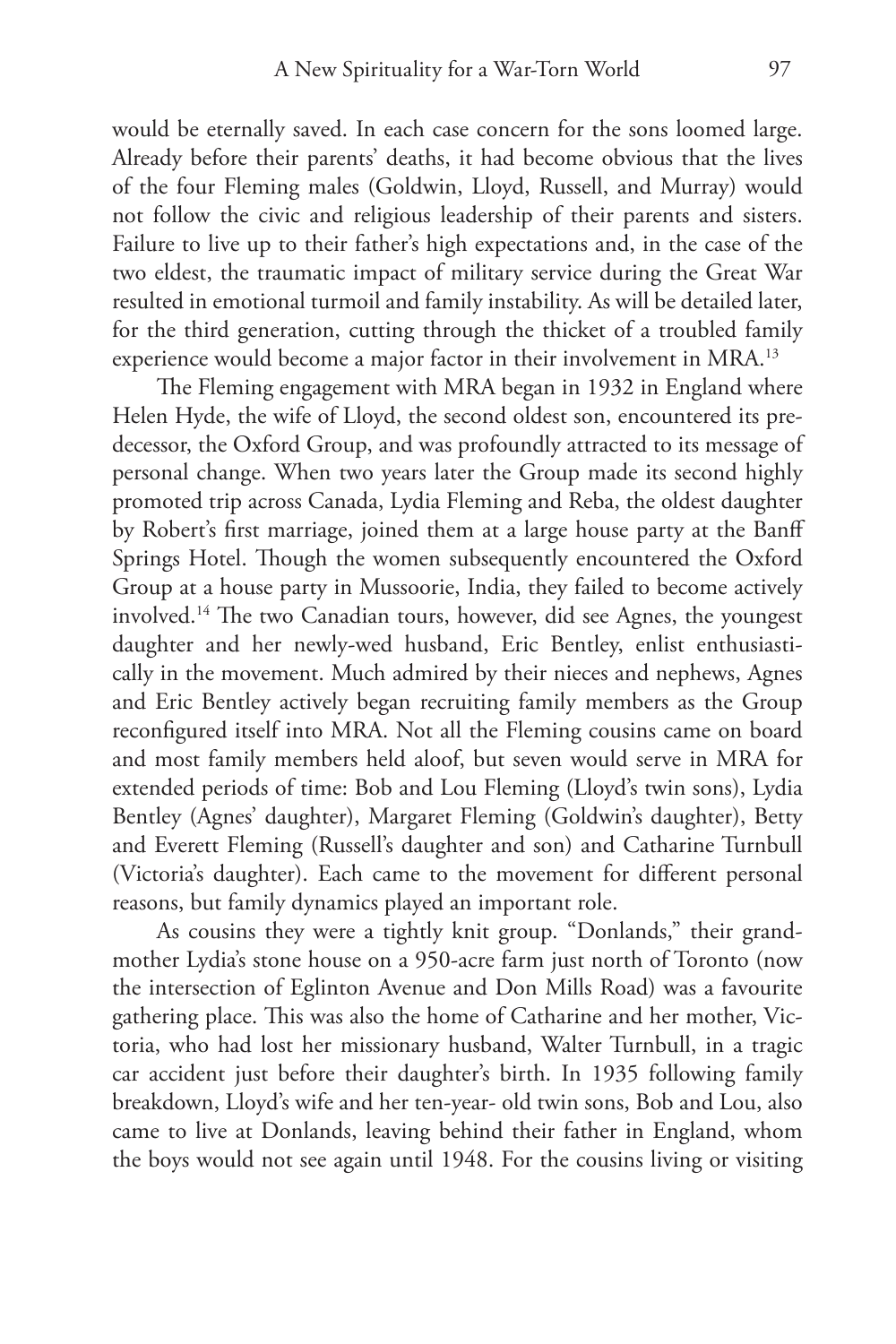at Donlands, the example of their beloved grandmother's intense busyness with missionary interests and the more austere spirituality of their unmarried aunt Reba, made global missions and awareness a household reality.15



In 1941 Bob and Lou were the first of the Fleming cousins to become involved with MRA. In an effort to translate Buchman's teachings into ways that involved the young in the country's war effort, their mother sent the boys to work in Quebec's Eastern Townships. There they spent the summer on the farm of friends and prominent MRA supporters, Bernard and Alice Hallward, the only daughter of Hugh Graham, publisher of the *Montreal Star.*16 Life at Camp Hatley, as their farm was known, was run on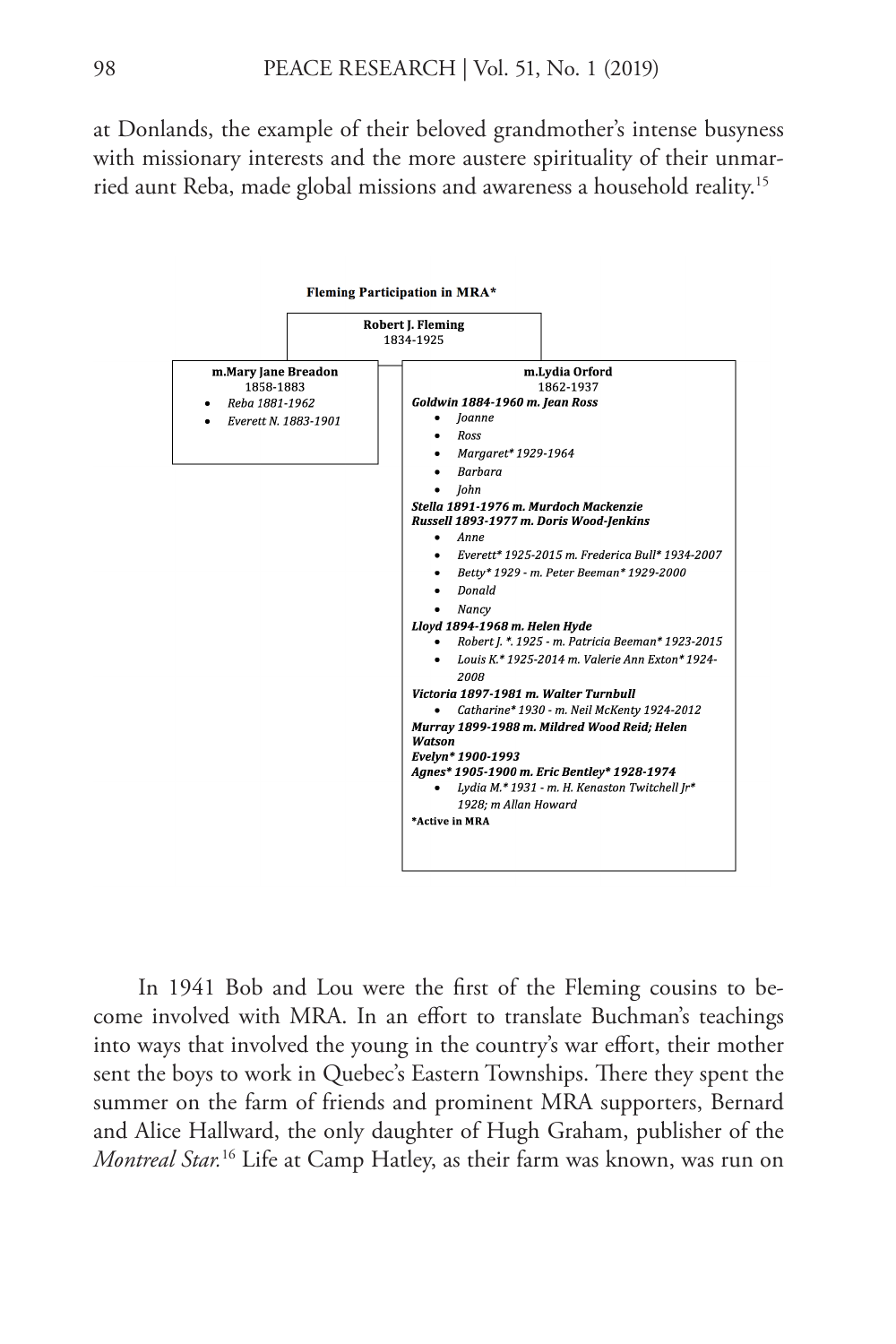a daily regime in accordance with MRA principles and brought the two boys into close contact with counselors who served as strong male models. The previous year the Donlands house had been destroyed by fire and, in the fall, the boys moved in with the Bentleys whose Toronto home had become a prominent hub of MRA activity and hospitality. The following autumn in 1942, seventeen-year old Bob, who had become an accomplished amateur photographer, was permitted to take a leave of absence from school and join a team of MRA workers as a photographer assistant. Featuring a patriotic musical revue, *Pull Together Canada,* the team, which included his uncle Eric Bentley, embarked on a two-month brief tour through Ontario and Quebec, followed by longer stay in Atlantic Canada.17 The revue was patterned on the 1940 MRA musical, *You Can Defend America,* and the Maritime sojourn was launched in response to an invitation by the executives of the Dominion Steel and Coal Company and the trade unions of the Halifax dockyards. Its purpose was to bolster the Canadian war effort by promoting Ontario Victory Loan bonds but also, importantly, the MRA ideal of harmony between labour and management. Typical of the revue's message were the theme song's opening lines: "You can fight for Canada / You've got something to do / Clean up the nation from bottom to top, / Start with yourself in the home and the shop!"18

Three years earlier, young Bob had seen a photo of a small girl being comforted in the arms of a rescuer after the bombardment of Warsaw. It had made him aware of the camera's power "to move people's hearts and spur their spirits," and during the Maritime tour his inspiration was reinforced. Now serving in close quarters as photographer assistant to one of his most admired mentors at Camp Hatley, he saw MRA's daily spiritual practice. Each day his mentor would rise early and sitting up in bed with a notebook and paper would organize his day and use the time to think about "the wider outreach and purpose of his life." Known as "quiet time" or "listening to God," this simple regime reflected the core of Buchman's admonition that "if you want to change the world, you had better start with yourself." Frequently billeted in local homes, Bob and the other MRA workers spent their days talking to large groups of dockyard workers, performing *Pull Together Canada* to a total of 18,000 miners, dock and steel workers, and their families, as well as attending several elegant receptions, all to the enthusiastic acclaim of the press. The following summer was less exciting, working long days with his brother on the Donlands farm as part of their contribution to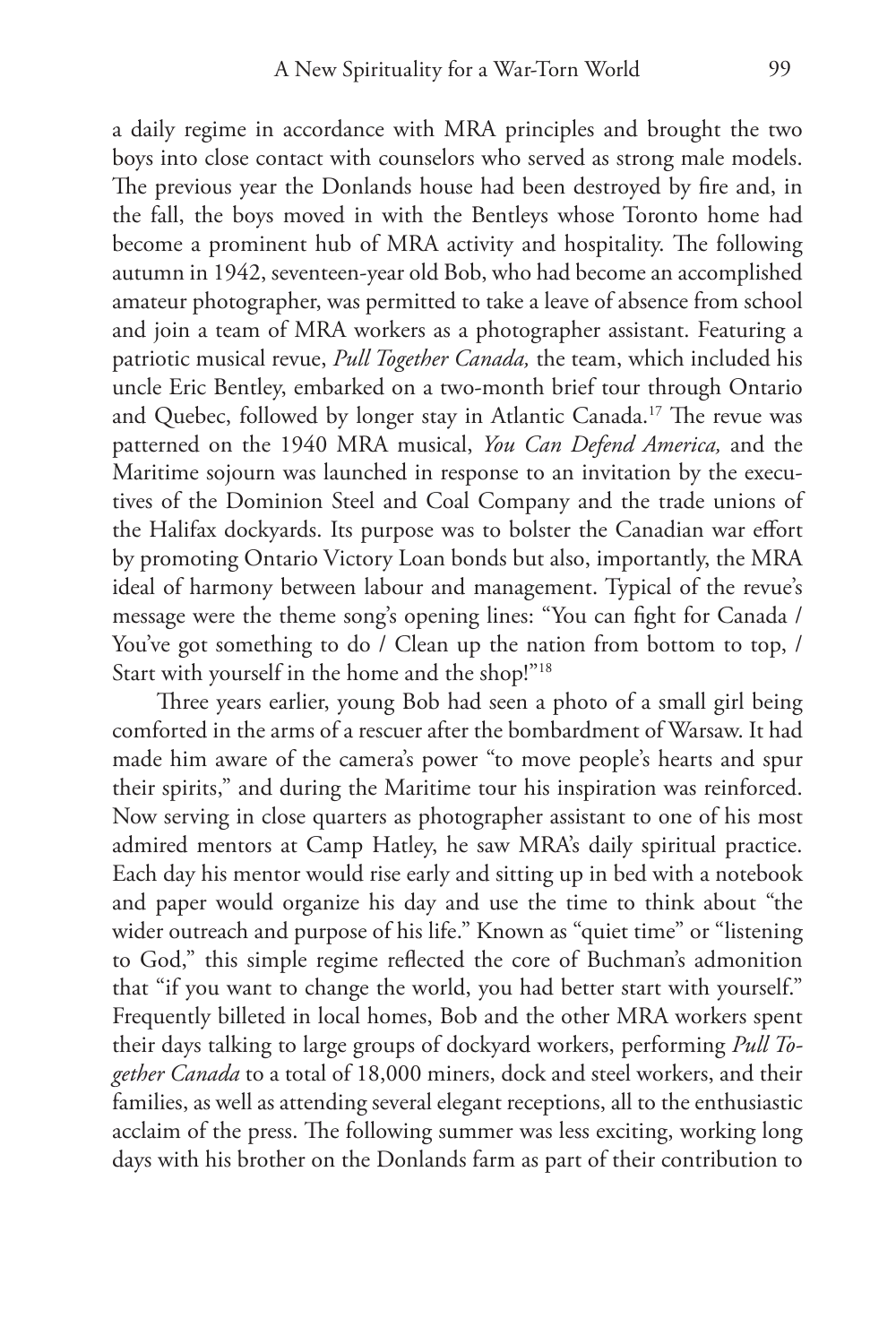the war effort at a time of serious labour shortage.

When by 1942 it had become clear that his approach of "moral" rather than military re-armament had failed, Buchman opened a conference centre in a dilapidated hotel on Mackinac Island in Lake Michigan.19 Soon expanded, it was intended as an American base from which to begin to articulate his vision of a post-war world united "in constructive relationships between men and nations."20 In 1944, following a brief visit to Mackinac with his mother and twin brother, Bob was sufficiently attracted to MRA to become a full-time volunteer. By this time Mackinac was drawing conferences of a 1000 and becoming an MRA training Centre. Here 19-year-old Bob came under the tutelage of Arthur Strong, a British portrait and news photographer who since 1938 had been working full time for MRA. Along with helping him hone his skills, Strong provided important contacts with some of the many media, arts, and motion picture personalities drawn to the movement. Such networks with influential supporters became an important part of MRA identity.<sup>21</sup>

In 1946 thanks to the purchase of a large bankrupt hotel in Caux, Switzerland, by some sixty Swiss families, MRA acquired a strategic European site. Located in the mountains above Lake Geneva, Caux provided MRA with a centre for a more informal level of international reconciliation than that pursued by national governments. As the Cold War intensified into a struggle between two alternatives, communism and democracy, Caux became "a world ideological training center for democracy" and drew 4000 participants each summer from 80 countries. Strategically located in a neutral country and near the hub of international organizations, it brought together carefully selected French and German civic leaders and representatives of labour and management in the thousands, the sectors seen to be most urgently in need of reconciliation and most vulnerable to the inroads of communism.22 To stem the spread of communism with its "tremendous propaganda for a false idea," MRA drew on its earlier tools, explicitly now called "weapons" such as plays, musicals, and movies that reflected the growing role of media in post-war America.<sup>23</sup>

MRA's efforts at a parallel diplomacy were informal and therefore hard to document. However, there is general agreement beyond its own membership on one result. In fostering personal relationships among French and German coal and steel industrialists and union leaders, the 1946–1950 meetings at Caux were a helpful step in the economic and political discussions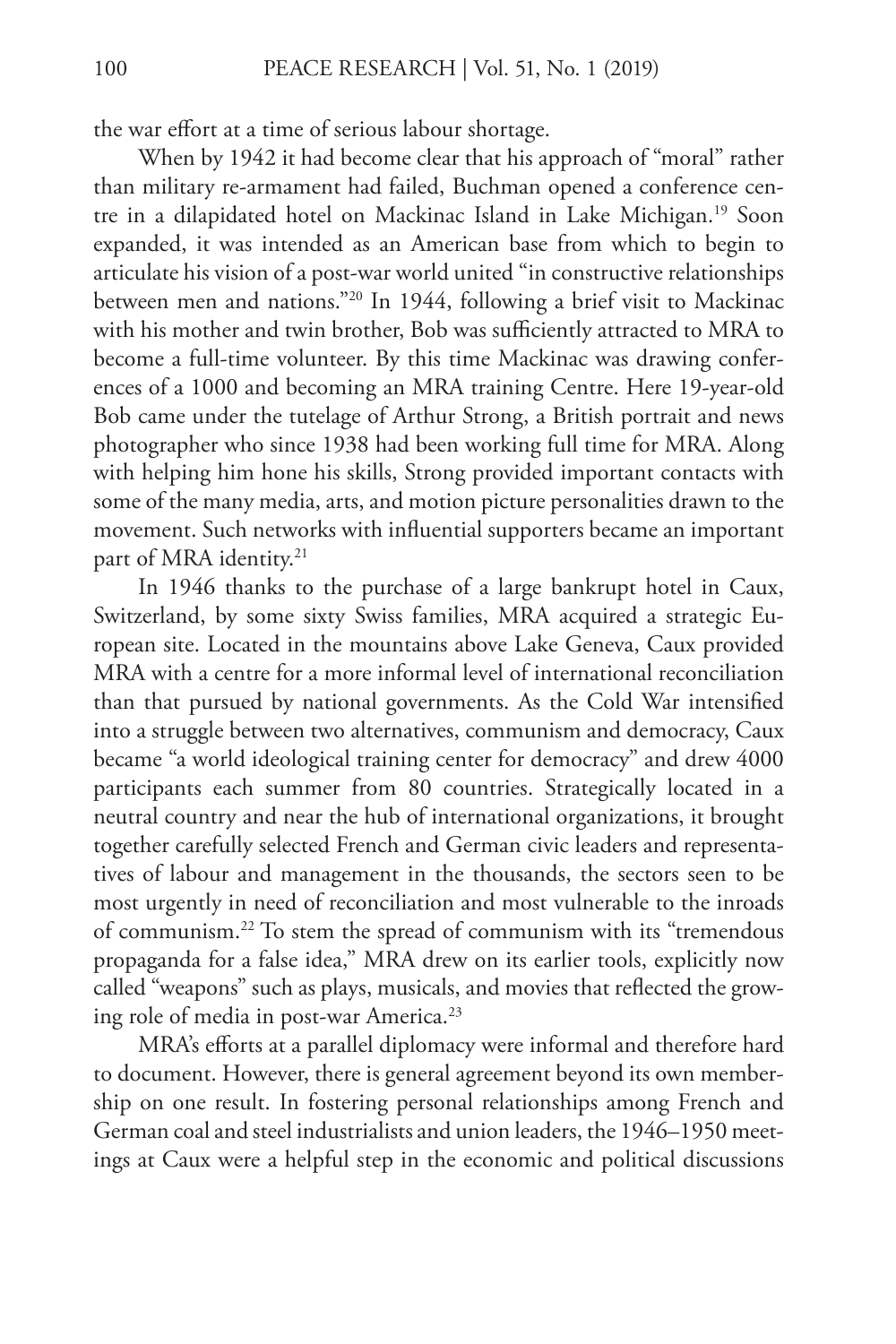which resulted in the Schuman Plan that integrated the French and German coal and steel industries into the European Coal and Steel Community. It in turn laid the foundation for the formation of the European Economic States Community. Significant participants in the efforts at Franco-German reconciliation at Caux were Robert Schuman (the French foreign minister) and Konrad Adenauer (the former mayor of Cologne) and at the time president of the German Constitutional Assembly. Both subsequently acknowledged Buchman's role with a decoration by their respective governments.<sup>24</sup>

# MRA EFFORTS AT INTERNATIONAL RECONCILIATION: THE MALE FLEMINGS AND FAMILY DYNAMICS

Caux, also known as "Mountain House," would play an important role in the Fleming family's engagement with MRA. In 1948, impressed by MRA's approach to post-war reconciliation taught at the Mackinac conferences, Bob Fleming traveled to Caux and joined an MRA international task force of several hundred as they toured major cities in the Ruhr region in West Germany. Under the aegis of the British, American, and French Control Commissions, the group staged a musical, *The Good Road*, aimed at bringing reconciliation among Germans and their former French, Dutch, and British enemies. In addition, with the goal of forestalling conflict between labour and management and preventing communist inroads, the MRA group engaged in round-table discussions with business, labour, civic, and academic leaders, and with large numbers of students. Billeted with German families and performing in cities still in ruins, the volunteers gained firsthand impressions of the devastation caused by the war, some of it captured in the photos Bob took of the encounters. These were later collected in a booklet, *The Road from Ruin,* with appropriate captions advertising MRA's ideals.25

Humankind, if rightly directed, Buchman announced in 1954 to an MRA assembly in Washington, D.C., was "heading right out for a brand new world."26 Critics (and there were many) labeled such MRA discourse as simplistic, naïve, and overly optimistic. However, successfully bringing together international groups was hard work, and the movement's approach to personal and collective spiritual change was highly demanding, practical, and structured. "Whatever MRA achieved in the way of brokering social or national reconciliation," notes Philip Boobbyer in his analysis of the movement, "would not have happened without careful planning by Buchman and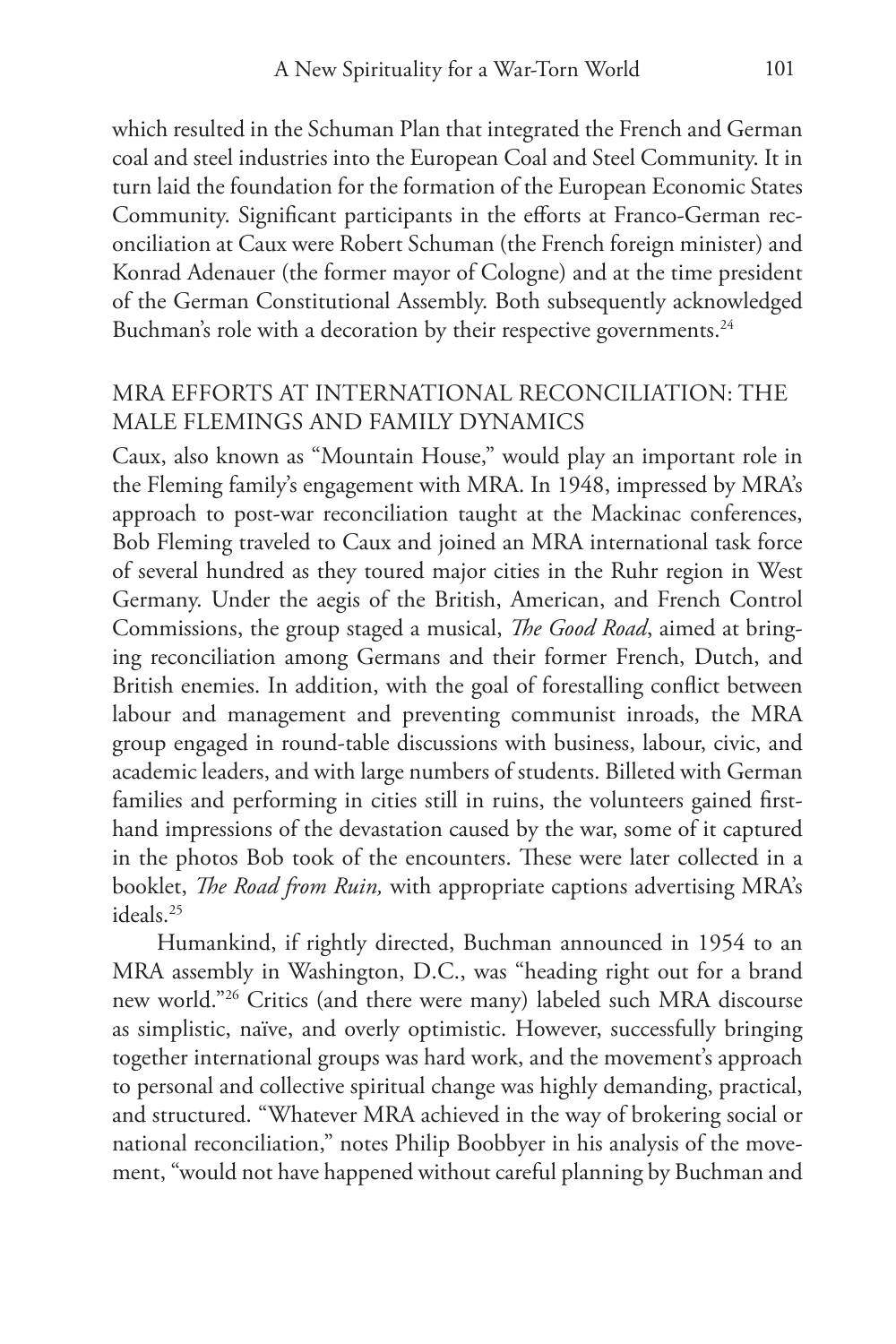his team." The conferences at Caux were meticulously planned to identify and bring together European and Asian elites who were in a position to bring about change. The world trips were also organized to the smallest details, including sensitivity to cultural differences.<sup>27</sup>

MRA's reconciliation efforts at Caux fired the idealism of other young Flemings. The three male cousins (Bob, Lou and Everett) married full-time MRA volunteers and would spend a significant number of years with MRA. In each case the work required a full-time total commitment that extended to accepting the leadership's scrutiny of marital relations and family size.<sup>28</sup> Bob's twin brother, Lou, married a British MRA worker, Valerie Exton, in 1952 at Mackinac. The daughter of parents with a lengthy involvement in MRA, she directed plays and music as a form of reconciliation and healing at the Westminster Theatre in London, England. An elegant building with 600 seats, the theatre had been purchased in 1946 as a memorial to the British MRA men and women who had died during the war. For the next two years, with Lou as technical manager of theatrical productions, the couple traveled with a group of 200 MRA workers to India, Pakistan, and Sri Lanka, in an effort aimed at "breaking down barriers between East and West."29

In 1955, Bob, now as official staff photographer, accompanied a threemonth "Statesmen's Mission" in which a group of 400 European MRA workers and former political leaders, toured Asia, the Middle East and Africa. One of the musicals, Vanishing Island, was directed at a peaceful resolution of impending postcolonial hostilities. Among the travelers on the Asian contingent was his aunt Evelyn, who had become one of MRA's two full-time physicians. She had been drawn by the movement's efforts at reconciliation in the troubled aftermath of India's independence and the partition of Pakistan. Students of Buchman's spirituality have emphasized the central role he assigned in MRA to confession of wrong and forgiveness. On this tour to the Far East, Evelyn witnessed the process of reconciliation applied at the national level. Writing from Manila to her sister Agnes in Canada, she expressed her admiration at the role assumed by the highranking Japanese accompanying the MRA group: "The effect of asking the forgiveness of the Filipinos has been tremendous. It has been very costly since there were terrific atrocities in these islands, there is much bitterness." $30$ 

Man without God could not make peace, Buchman had insisted in 1939 even before war broke out. In his view, the international conferences of the 1940s and early 50s could only be effective in their aim at bringing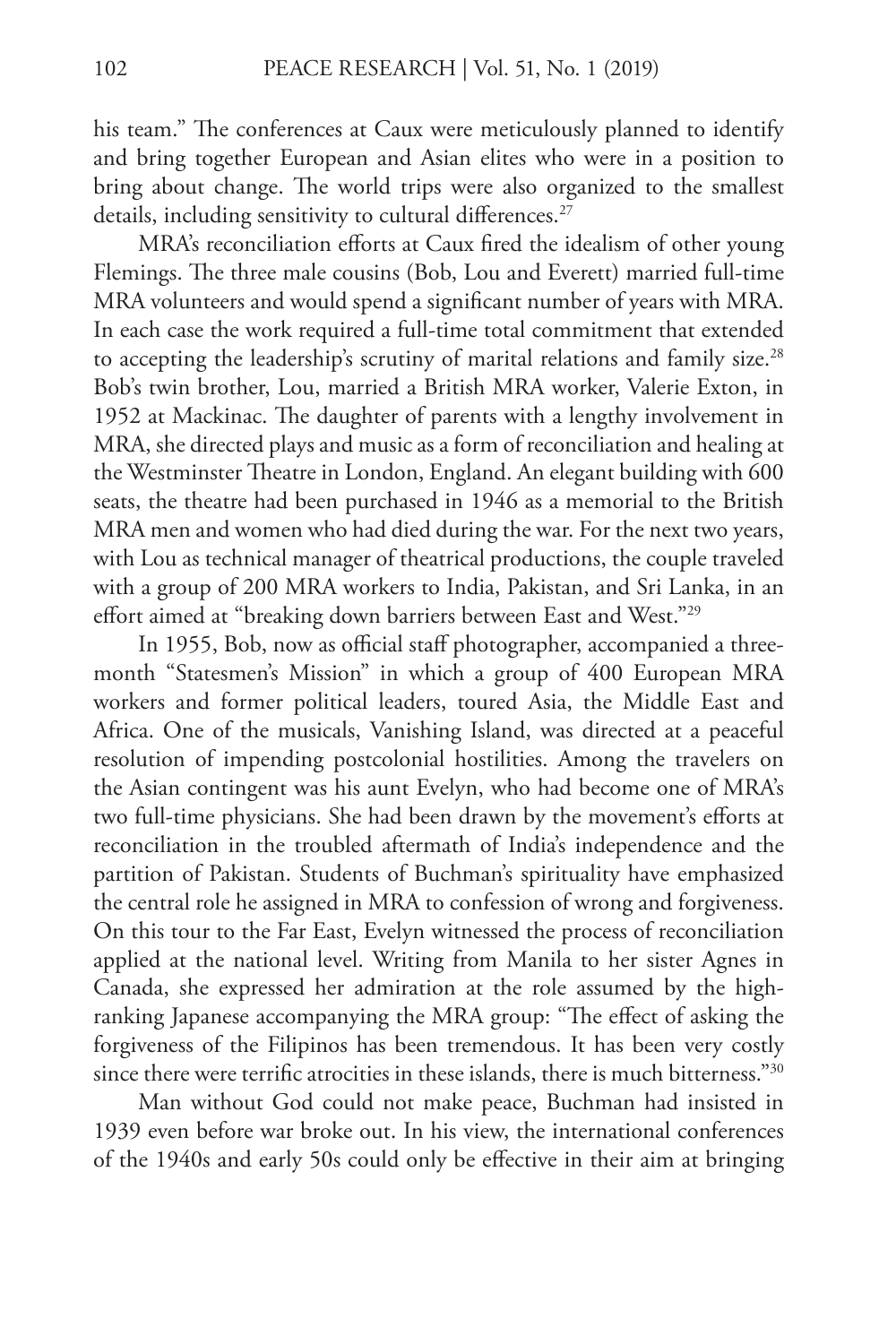about peace if they had a spiritual dimension. When the post-war period opened up new opportunities for a lasting peace, he proclaimed in a speech in 1952, that the Holy Spirit was "uniting humanity through men who listened to and obeyed Him."31 Concerned especially about the moral implication of communist atheism, MRA increasingly presented its vision for creating the "new man" as democracy's alternative to the communist, materialistic programme.

Inspired by Buchman's post war idealism, the Flemings were able to observe and/or in modest ways participate in MRA's efforts at "uniting humanity" through spiritual change. However as young men and women in their early twenties they also carried unresolved family concerns which called for personal peace and reconciliation. For the Fleming twins, Bob and Lou, separated from their father Lloyd in England since 1935, the journey to reconciliation with their father would be lengthy. A much-anticipated meeting in 1948 in Paris turned into a searing disappointment for Bob. Seeing through his father's efforts to keep up appearances, he was devastated by his alcoholism and obvious economic destitution. In time, helped financially and morally by his sisters and through the urging of his sons, Lloyd would become an active participant in Alcoholics Anonymous. AA's "Twelve Steps" of recovery through small group participation had been modeled in the 1930s on the Oxford Group, although since then the two organizations had gone their separate ways.<sup>32</sup> When in 1960 Lloyd took up residence in Spain on the Costa del Sol, he founded the first AA in Torremolinos, a loosely knit voluntary fellowship appropriate for the area. At his death in 1968 he received much appreciative acclaim from local Spanish civic authorities for his efforts. By then there had also been reconciliation with his sons who along with their wives and children, and their mother were with him in his final days.

Family dynamics were different for the children of Russell, the second of Robert J. Fleming's sons. His career aspiration had been to teach classics rather than agree to his father's insistence to assume management of the family's two large farms in Pickering. Throughout his adult years he struggled with anger and the economic vagaries of farm life, challenges to family life that drew his children into strongly supporting one another.<sup>33</sup> His oldest son, Everett, after joining MRA in 1955 on several occasions interrupted his work with the organization to look after his youngest brother who had been most affected by their parents' eventual marriage breakdown and divorce.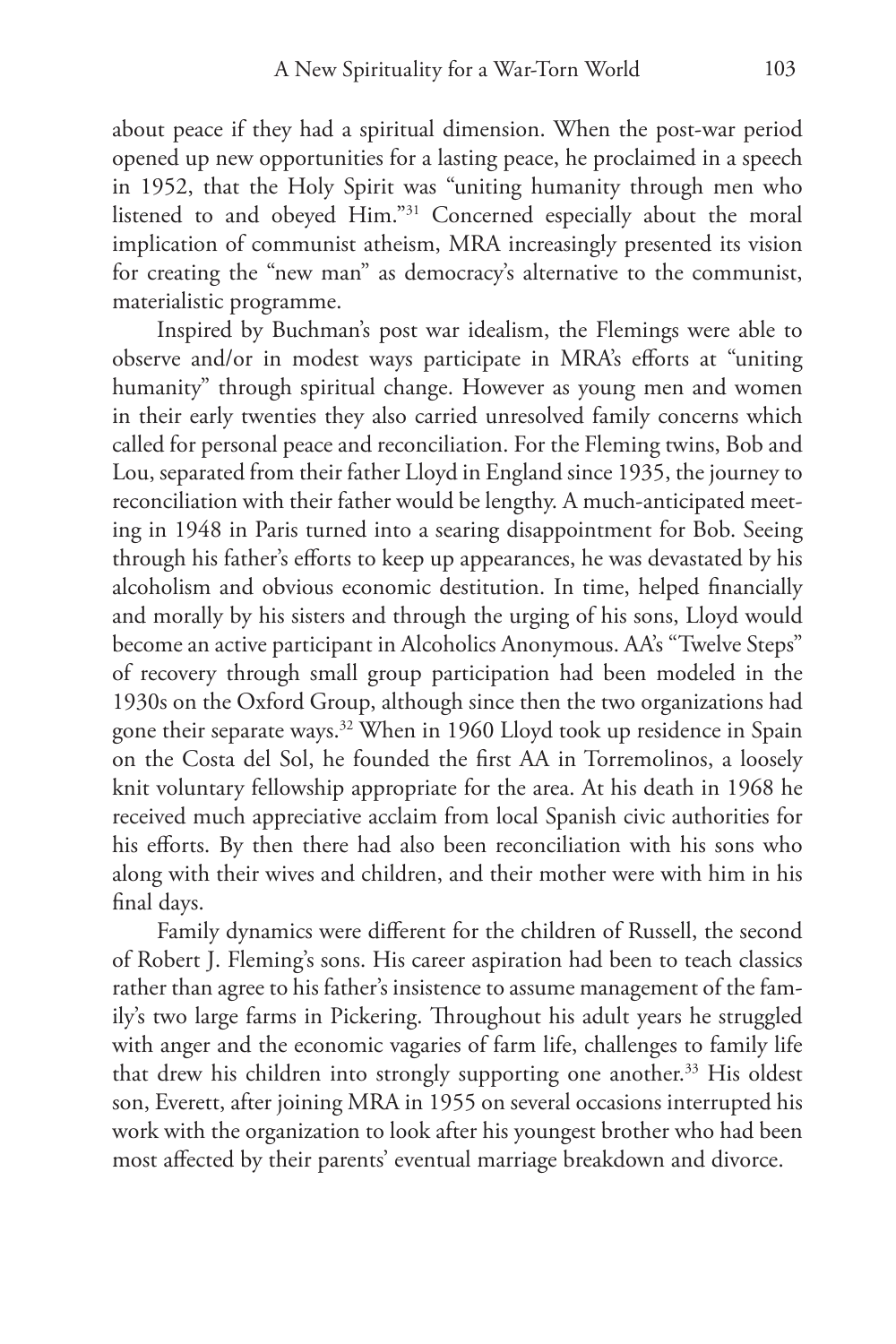Everett had first come into contact with MRA in 1952 at Mackinac where he attended the wedding of his cousin, Lou. Impressed by the liveliness and caliber of the young volunteers he met there, after working briefly as a lay pastor in Sudbury, he became actively involved with the Toronto team of MRA. One of Buchman's reasons for success was his ability to attract and promote the presence of prominent individuals in his movement. In their memoirs, the male Fleming cousins would include this as evidence of MRA's influence in bringing about change. The Toronto team, for example, as Everett noted in an autobiographical account, included "some able executives at the vice-presidential levels of General Electric, Shell, Ontario Hydro, Nabisco."34 In 1955 following much soul searching, he left what promised to be a successful career in finance at Burroughs to join his aunts and cousins in Caux.

His arrival coincided with the arrival of the "Statesmen's World Mission" following their three-month tour staging the review Vanishing Island in Asia, Africa, and the Middle East. He immediately joined its 400 volunteers as they continued their tour in Scandinavia, France, Germany, Italy, the Netherlands, and Great Britain. The following year he spent time in Morocco as part of a small MRA contingent active in preparing the colony for independence from France. Because of MRA's persistent self-promotion, it is difficult to ascertain to what extent the organization's efforts to promote peace in the transitions from colonialism in Africa were successful. However in the case of Morocco, independent sources do agree that MRA workers in behind the scenes diplomacy at Caux, Aix-les Bains, France, and Casa Blanca played a role in helping Morocco peacefully gain independence in late 1955.<sup>35</sup> By the time Everett arrived in Casablanca in 1956, MRA efforts at maintaining this peace focused on providing support and building on a network of French, Arabic, and Berber communities. This had been the work of Swiss MRA workers, Pierre Spoerri and his father, Theo, recently retired as rector of Zurich University. Thanks to the financial support raised by the Spoerris, MRA was able to buy a house just beside the Sultan's palace. At one point a half dozen members, including Everett, were received in audience by the Sultan in recognition of the key role which two MRA members, an Arab Moroccan and a French Moroccan, had played in making possible the Sultan's return from exile. "It was my only reception ever by a reigning monarch," Everett noted, though with characteristic honesty he assessed that his role in Morocco had been modest and largely defined by waiting each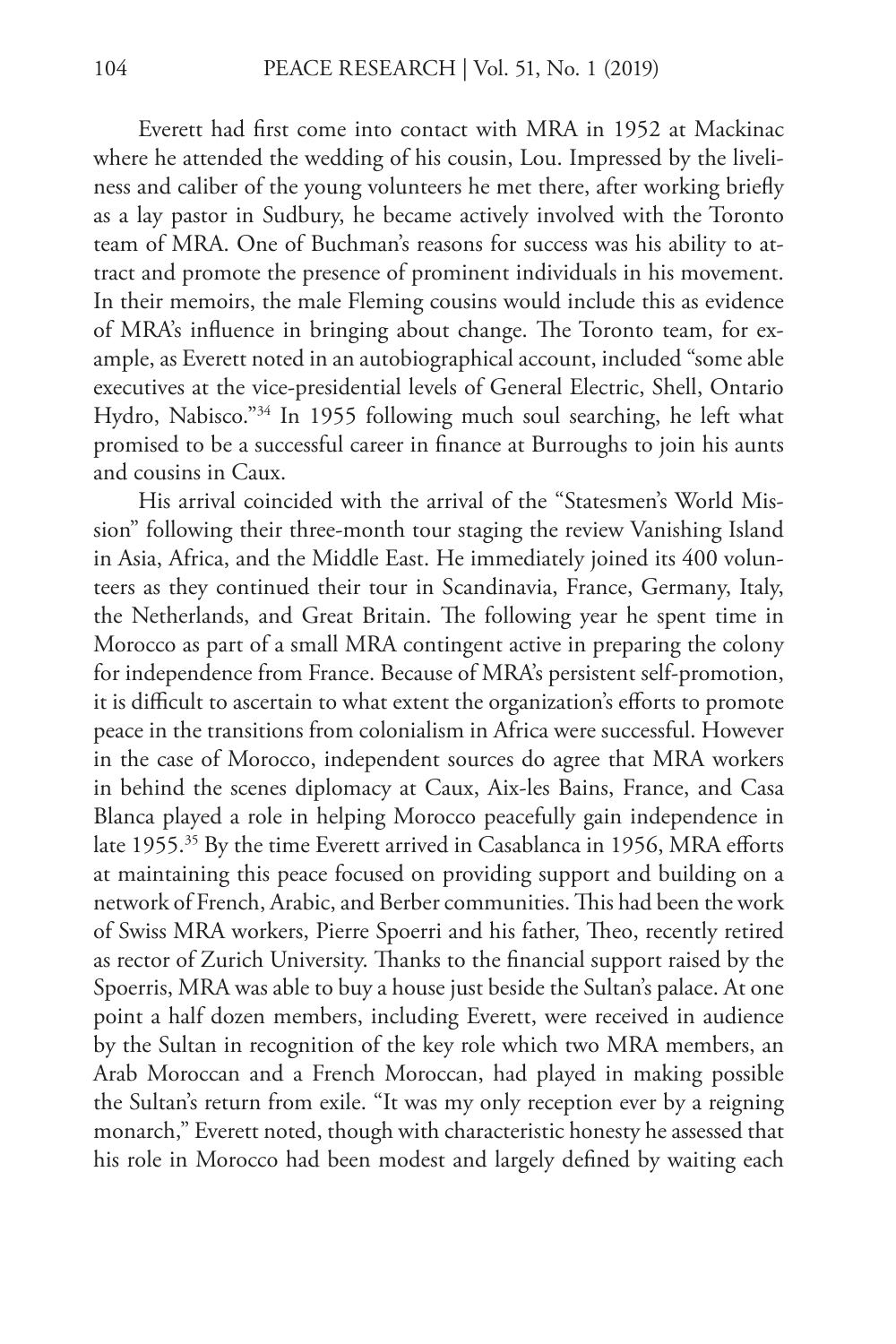day to look for God's guidance and seeing how the hours would unfold. For a highly driven young man, MRA's frequent unstructured use of time, an approach intended to further the movement's stress on self-discipline, was a challenge.36

Returning to Mackinac in 1957, he took on the responsibility of organizing conferences and carrying various MRA plays and films across North America. In 1962, he was back in Toronto, this time "effectively in charge of the Canadian work,"37 but also again challenged by the unstructured nature of many of his days. It was during that year, that he followed through and finally proposed marriage to a young woman, Frederica Bull. The two had met seven years ago in Toronto at a family dinner and again later at Caux where she too had become a full-time MRA volunteer. Her father happened to be Canada's ambassador to Japan and the couple's wedding in 1962 became an international event, coinciding with the opening of a new MRA centre in Japan and the completion of Bull's diplomatic posting. Held at the Canadian Embassy in Tokyo, the wedding party included eight MRA friends of the bride from various nations as attendants, with groomsmen to match. Among the guests were thirty ambassadors, members of the Japanese government, the parents of the Crown Prince and Princess, and the sister-in-law of the Emperor. To add to the eclectic mix were Chief Walking Bull of the Stony Indians, a longtime supporter of MRA, as well as a large contingent of MRA leaders on hand for the opening of the new Japan centre.<sup>38</sup> Another important guest was the Primate of the Anglican Church in Canada, Howard Clark, who happened to be in Japan and who assisted in the ceremony. Afterwards the Crown Prince and Princess received the couple. Frederica Bull would maintain a lifelong friendship with the Crown Princess, exemplifying MRA's spirituality and organizational strategy to bridge ethnic differences and national divisions.<sup>39</sup> Everett and Frederica took up residence at Mackinac Island where for the next few years they helped run the conference centre in the summer and at other times took theatrical productions across Canada and the USA.<sup>40</sup>

### MRA, FAMILY DUNAMICS, AND RECONCILIATION: THE FEMALE COUSINS

Four of the female Fleming cousins were also drawn to the work of reconciliation promoted at Caux. The fact that one of the cousins, Lydia Bentley, and her parents, were working at Caux after briefly being in charge of the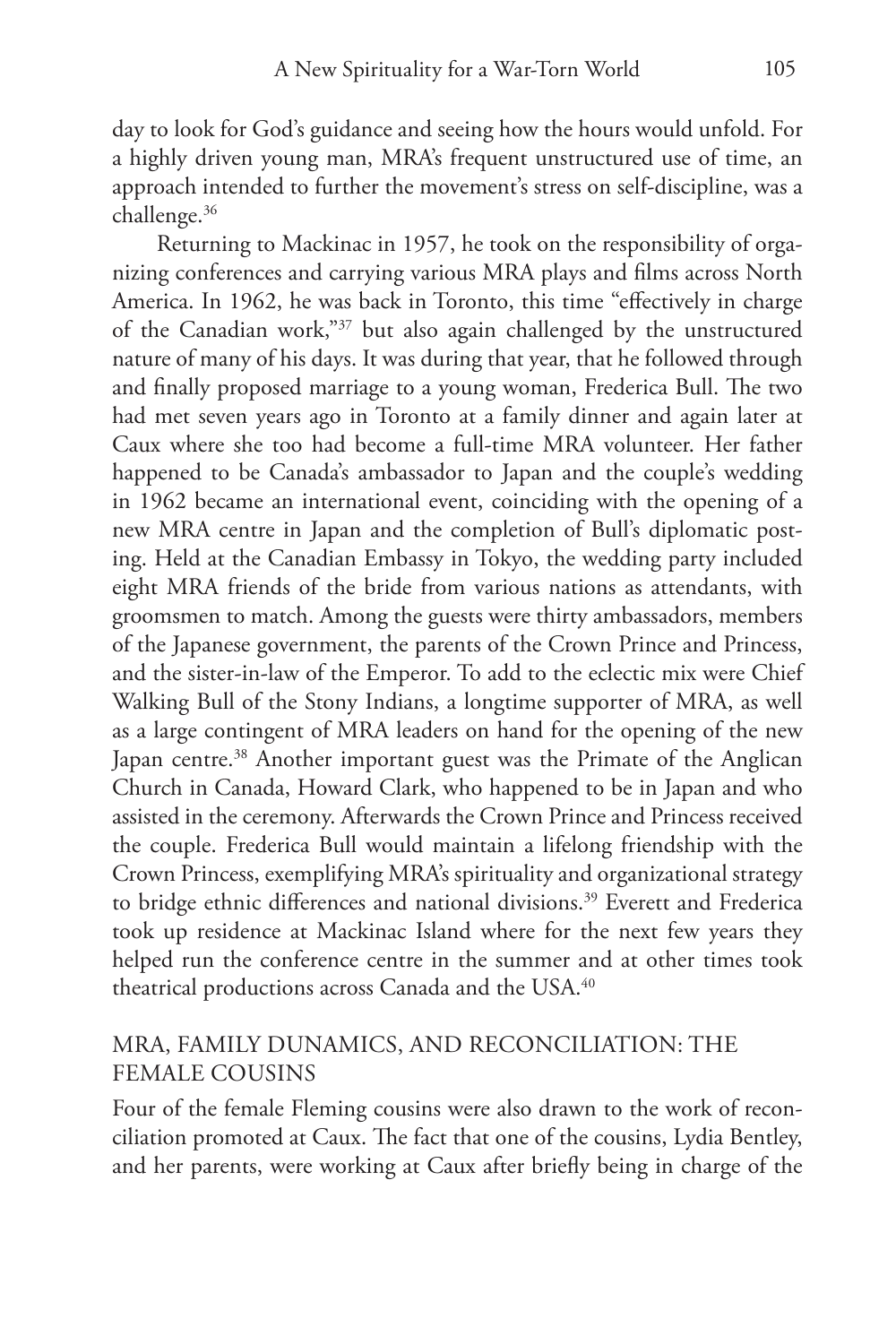MRA house in Ottawa, was a powerful attraction for the others to stop by in the course of European visits. The first to visit were Catharine Turnbull and her mother, Victoria, in the summer of 1950 as part of a six-week tour intended to meet their aunt Evelyn while on furlough from her work in India.41 At Caux that summer was a delegation of 1500 Europeans, including Germans. All were from war-torn countries and were invited in the belief that reconciliation would be facilitated as participants from former enemy countries shared their stories and listened to one another. The delegations at Caux included diplomats, civic leaders, British dockworkers, Italian factory workers and owners, and Marxist trade union leaders from the Ruhr who had been active in the resistance to Hitler. The participation of these latter groups reflected how the concern to halt the spread of communism had become an MRA priority by 1950. To twenty-year-old Catharine, "the energy in the plenary sessions in the large domed meeting hall was electric. Stories were being told whose depth and humanity were profoundly moving. …With my own eyes, I was seeing people finding their way through the darkness of war."42 On her second day she found herself unexpectedly involved in one of the stories when she spontaneously volunteered to fill in for a German interpreter. The speaker, Moni von Cramon, a member of the German delegation, was a longtime supporter of Buchman and had been much criticized for actively trying to convince Hitler and the Nazis to avoid war. In the course of the war she had lost her son in Stalingrad, and her son-in-law had been executed in 1944 on Hitler's orders after the "Generals' Plot." "Her story went right through me and out to the audience," Catharine recalled. Over lunch the next day she saw reconciliation in practice when von Cramon and a French resistance fighter, Irène Laure, Secretary General of the national organization of socialist women and a recently elected M.P. for Marseilles, wept and listened to one another's stories.<sup>43</sup>

Catharine's own life had been in turmoil for quite some time, brought about by the loss of a father she had never known, by her search for a more satisfying spirituality than the moralistic Christianity of her aunt Reba, and by a sense of homelessness that went back to the destruction by fire years earlier of Donlands, her family home. MRA's efforts in Caux at reconciliation through life-changing attitudes replaced these negative experiences with a clear sense of purpose. Accordingly upon graduation from Victoria College in 1952, she returned to Caux and spent the next four years in Europe, during the winters joining an MRA team of young people working in the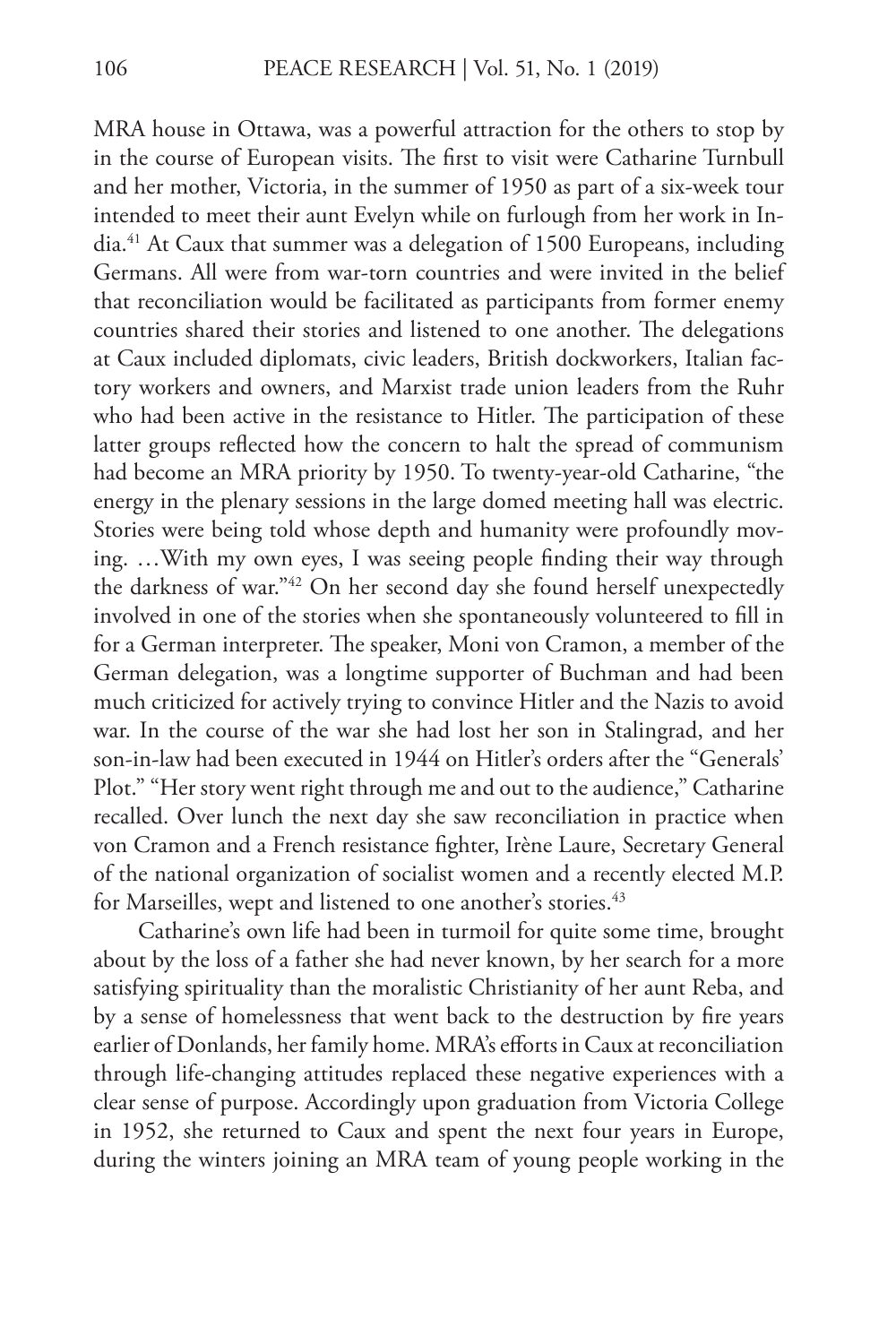Ruhr coal mining area of Germany. Not many Canadian students were able to travel in Europe so soon after the war and she felt privileged.

Staying in the homes of German families and hearing their stories of loss and bombardment during the war, she realized that her own comparatively minor suffering allowed her to connect deeply with others. In MRA much of the life changing took place through interaction with other members of the group, which in her case included young Germans, former Norwegian and Danish resistance fighters, and a Czech member of the senior MRA team who had lost both parents and a leg. She valued their courage in returning to the country of their former enemy and experienced "an honesty in the group which included young Germans, and the camaraderie of working towards a shift in the direction of history."44 Unlike these people, she felt disconnected from her own personal story but she listened and did what she could, including washing the walls and ceilings of a massive house in the Ruhr on loan from a mining company as a place where miners and management could meet to hammer out a new partnership.<sup>45</sup> Summers were spent at Caux, often heading up a work team in the dining room, preparing for large groups of guests, and translating German into French. Long hikes into the mountain meadows allowed her to enjoy the magnificent scenery when her shift ended. In 1955, during her last winter she travelled as a props and staging assistant with the German cast of the theatrical *Der Mann mit dem Schlüssel* (The Man with the Key), "a play originally produced at Caux to express a new approach to diplomacy." Staying with different families every few days, the cast after each performance went into the audience and talked until late into the night about the new Europe envisioned by the play.

Initially all of this was deeply satisfying but as the four years wore on inner questions increasingly re-surfaced. Insecurity was encouraged by the structure of MRA whereby senior members decided on the postings and directed sharp criticism at any woman with a public profile, which in her case was that of German translator.<sup>46</sup> Many years later, looking back, she realized that one of the attractions to MRA had been its promise of meaning and security at a time when she had felt overwhelmed and confused by the sudden freedom from family expectations she had experienced at university. At the end of her last summer at Caux, an experience took place that gave her greater self-understanding and revealed MRA's teaching on forgiveness in a very personal way. A stopover in Detroit en route to Toronto offered her a chance to meet with a sister-in-law from a previous marriage of her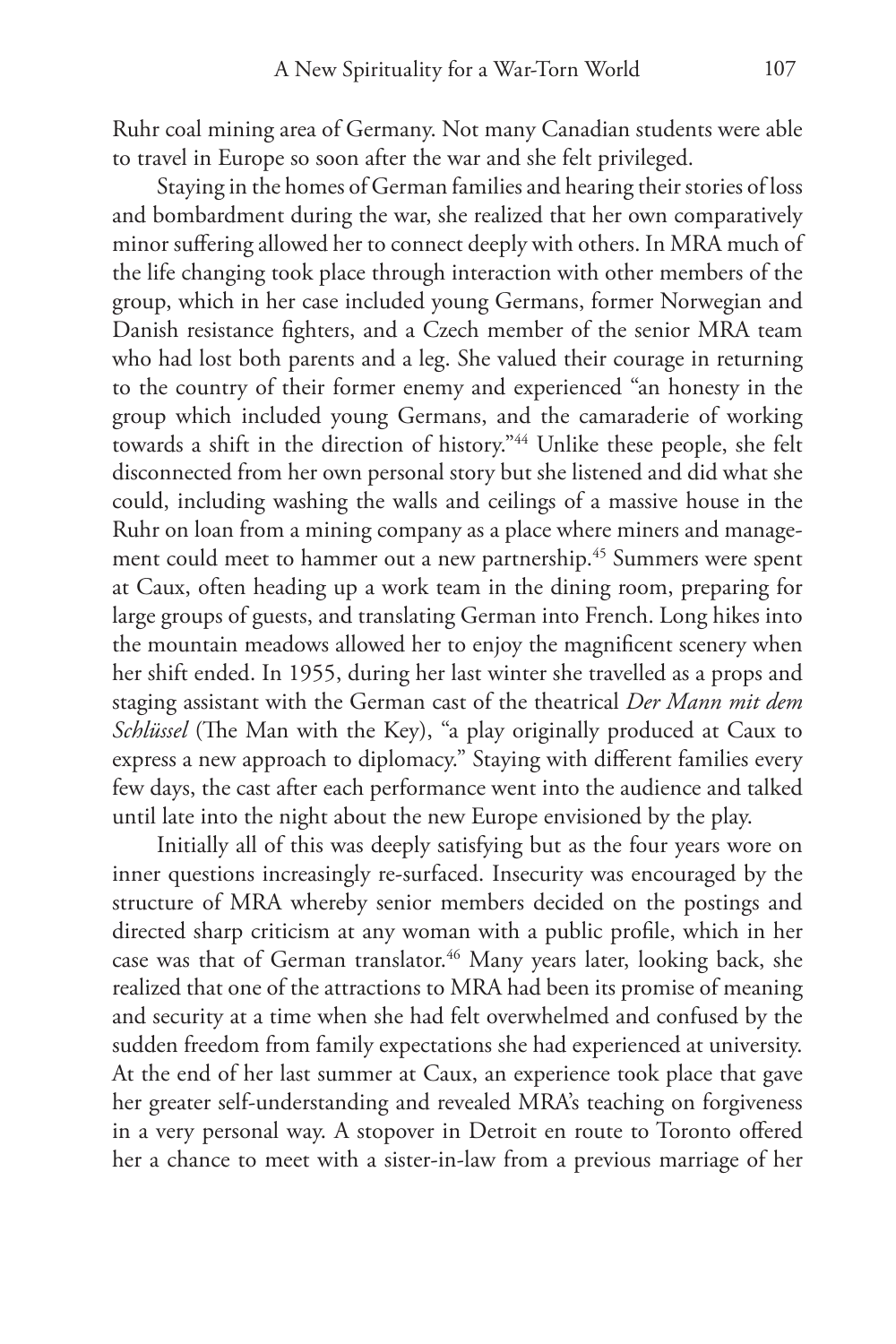father. The woman's lively stories about the father she had never known suddenly turned him into a real person from the icon he had become in her mother's reminiscences. Her longtime anger with a God who did not seem to care, began to soften. A further shift in her understanding of herself and God happened during that same visit. At a church service she met by chance for the first time the driver whose momentary distraction had been the cause of her father's death many years ago. This man had since become a missionary in Thailand, and was able to tell her about his agonizing remorse and how her mother's forgiveness had saved him from despair. Listening to him, Catharine, as she later remembered, "felt a great current of love and forgiveness running between us."47

Family dynamics and reconciliation with self took a different turn for her cousin Betty who also in 1950 had also come into contact with MRA but in Toronto. At that time she had been deeply moved by one of its plays, *The Drugstore Revolution,* the story of a broken family brought together by the efforts of one of the sons. With the active encouragement and financial help of her aunt Agnes, she traveled to the Netherlands the following year. There she began a twelve-year mission with MRA, which included several stints of caring for the children of traveling MRA couples, as well as time spent at Caux and Mackinac. A young woman of deep evangelical spirituality, she was initially caught up in the idealism of MRA. When her parents visited her in Caux in the course of a European holiday hoping to restore their marriage, she had a profound experience of an inner voice directing her to go to her father and forgive the wrongs she had long held against him. Other aspects of MRA proved to be less rewarding. A number of incidents such as members being forbidden to attend Billy Graham's 1954 revival meeting in London, helped her to realize that her spiritual needs were not met in MRA and that, as a woman with a deep sense of insecurity, she was being relegated to its margins. In 1964 after some interruptions for family reasons, she permanently left the movement, though subsequently she married a former MRA worker.<sup>48</sup>

In August 1954, yet another Fleming cousin, Margaret, who was the daughter of Goldwin, Robert J. Fleming's oldest son, became an enthusiastic volunteer with MRA. She would remain so until her tragic death ten years later while working in Japan. The carefully preserved letters she wrote home offer a valuable entry into the motivation and daily work of a highly intelligent, introspective MRA volunteer. Her father, Goldwin, like his father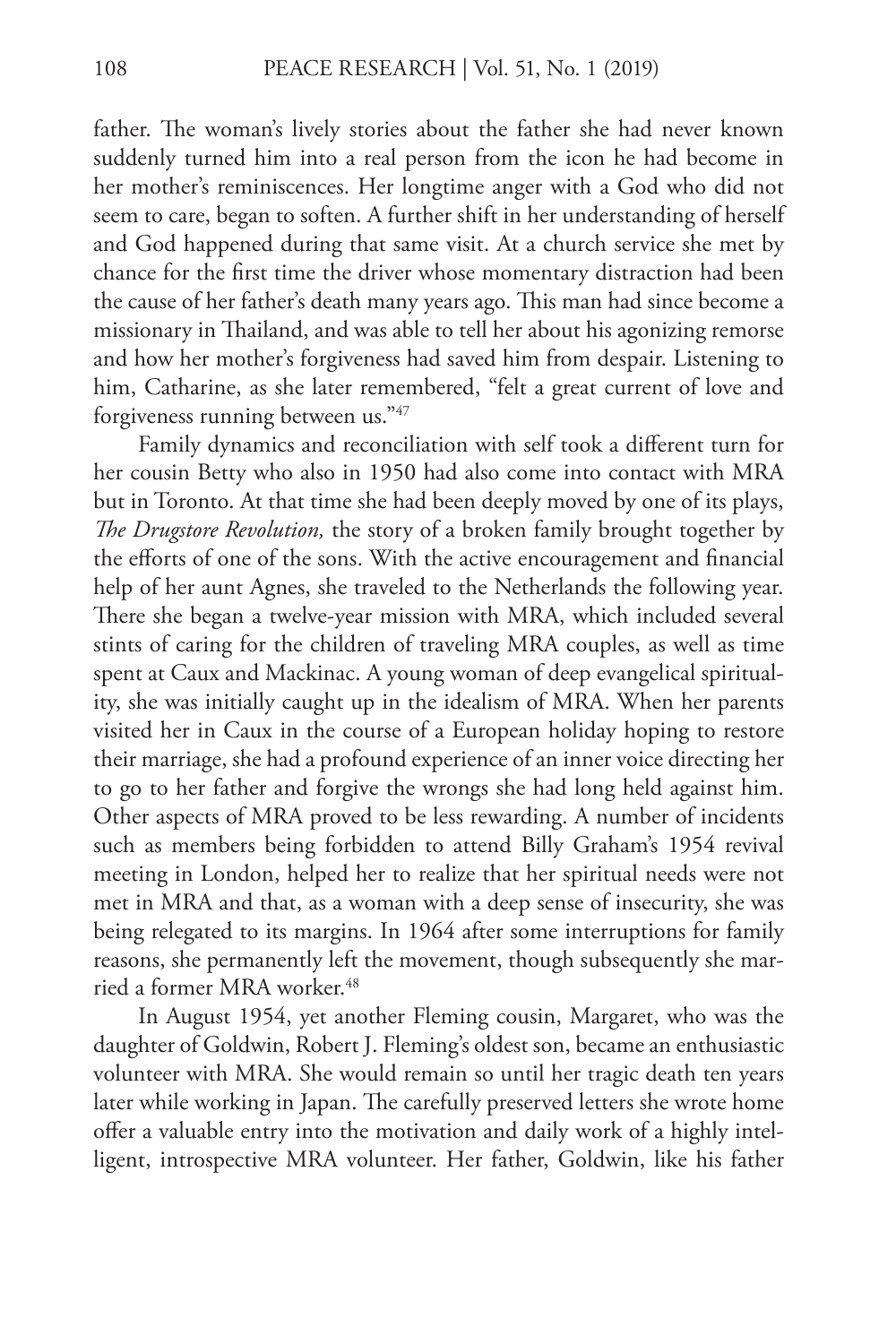before him, was a man of strong views with high expectations of his intelligent and talented children.<sup>49</sup> His categorical insistence that Margaret break off her relationship with a Roman Catholic young man, along with her own growing sense of discomfort with what she considered a superficial life, led her to abandon a short career as a school teacher and accompany her brother Ross to England. While he pursued further medical studies, she and her younger sister Barbara embarked on a European tour. In what was intended to be a brief stop at Caux, the sisters met with Agnes and Eric Bentley, their aunt Evelyn, and their cousins Catharine, Lydia, and Bob. As she joined her cousin Catharine in heading up a dining room team, Margaret fell under the spell of Caux: its magnificent setting on Lake Geneva and its surrounding mountains, the presence of a large contingent of family and friends, and the interesting and important guests staying at what were by then two MRA hotels.

Her immediate family had been critical of MRA and, considering herself quite informed of its ideology, she had had no intention of staying at Caux. However, after only a week, she began to waver. In detailed and well considered letters to her startled and dismayed brother and parents, she laid out her reasons for her change in plans, leaving her sister Barbara to continue with a friend the planned European trajectory. What drew her most, as she explained to her parents, was the clear sense of purpose and honesty of the MRA volunteers, something that was far removed from the evangelical spirituality that she and her cousins had come to dislike. "There is nothing sentimental or aunt Reba-ish about it," she wrote her parents two weeks after arrival,"it is clean, hard fighting." "They have discovered the real way to live," she enthused a month later to her brother, Ross. "Up till now, I have had no other goal except how to get the most for myself …how to satisfy my terrific ambition to be somebody and to do something. I've always wanted to give to other people …and yet I can see that there are few people as selfish as I have been. I haven't been able to teach really effectively because there has always been this desire to please other people and have them think I am a lot better than I really am. I think many of us are like that. And this leads to a sort of wall being built up to protect the person we know is the real me, and to protect it from being vulnerable to criticism and hurt."50

Her comments echo the observations of Paul Tournier, a well-known Swiss Christian psychiatrist and writer, who had been deeply influenced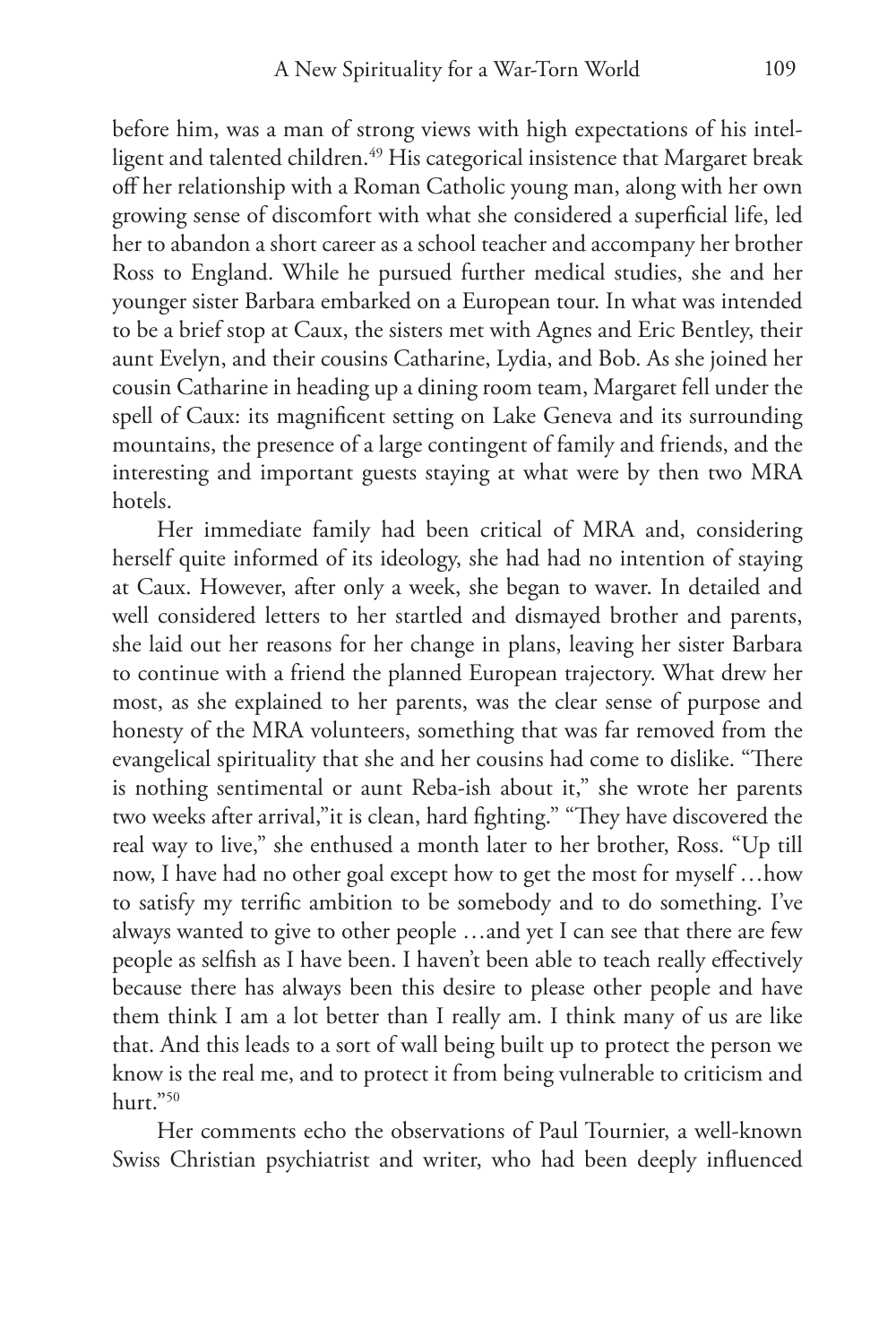when he first met Buchman at a house party in Oxford in 1937. Until then as Tournier later explained in an interview, he had been "a very closed man, who found it practically impossible to make personal contact with anyone." His experience of Buchman's approach to personal relations based on honesty, forgiveness, and reconciliation was sufficiently transformative to change his clinical practice to one centred on spiritual health.<sup>51</sup>

As was the case for Tournier, the Fleming cousins and their two youngest aunts reached adulthood in an upper middle-class culture which imposed high parental standards on youth and offered little space to strike out in new directions. Their encounter with MRA took place at a time when they were in search of channeling a privileged life into something more meaningful and satisfying. For their grandmother and aunts Reba, Stella, and Evelyn, foreign missions had been the obvious choice. In the post-war period, although MRA had points in common with Christianity and foreign missions, young people socialized in Christian institutions were eager to find exciting new expressions for moral concern. Once critical of MRA, Margaret now saw it as offering volunteers a new and meaningful way of life. "Here at Caux I have really found how to get rid of the barriers I have built, and to face (without fear of being hurt) the real me inside," she confided to her brother. "Because here at Caux, men and women from everywhere are demonstrating a practical, positive, outgoing, happy, and satisfying way of life that is really working miracles in human relations around the world. They are showing that democracy can be just as straightforward and just as powerful as the strongest communism—and they are out to convince the 'democratic' countries of that before they are swept up by the passion of communism."52 By this time the movement's aim of international reconciliation had begun to focus heavily on communism's threat to freedom as represented by American democracy. In Margaret's eyes, what needed to be challenged was any effort to undermine this freedom, including, as Buchman also believed, the communist witch hunts by Republican Senator Eugene McCarthy then taking place in the United States. As she warned her brother, "You and I know how powerful are the communists and the supposed 'anti-communists' in the U.S. (McCarthy!). We've seen how petty and destructive a man like McCarthy can be, and the effect he's had on the country. Yet we do absolutely nothing about it!"<sup>53</sup>

Convinced that MRA's approach to improving human relations and to communism brought purpose to her own life, Margaret decided to stay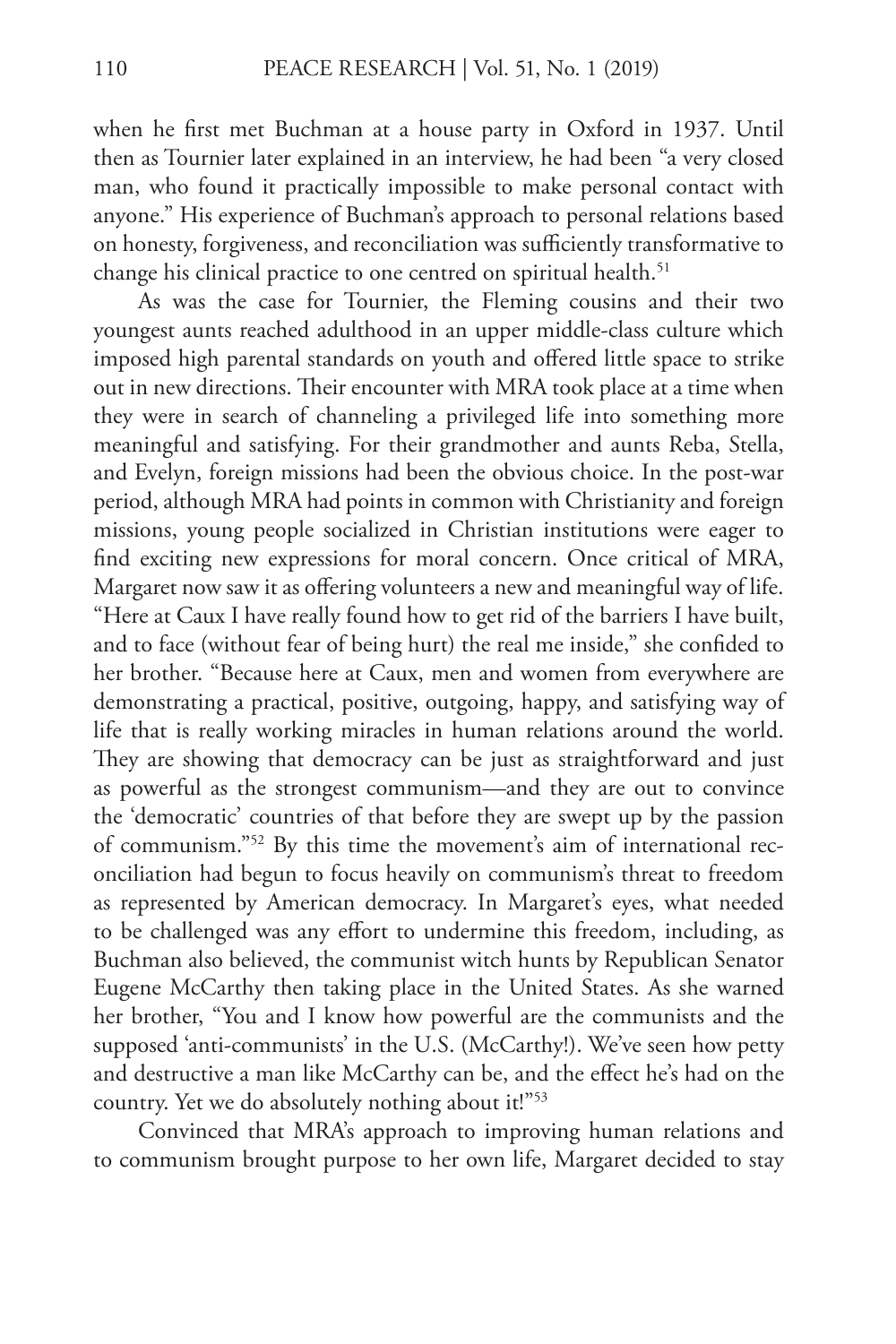on at Caux that summer. The decision embarked her on a quite different trajectory from that expected by her parents and the friends she had left behind in Toronto. Initially working at the MRA British headquarters in London, she helped spread MRA teachings among university students through dramatic productions and personal conversations. At the same time she daily practiced MRA's spiritual regime of waiting for spiritual guidance and seeking forgiveness and reconciliation with those wronged. Each of the Fleming cousins had experienced its power as they confronted their own longstanding losses and hurts. In Margaret's case, reconciliation happened in the course of her father's visit to London in April 1956, four years before his unexpected death. Time was spent briefly thereafter with the MRA mission in Morocco, in which her cousin Everett was actively engaged. This was followed by more sustained periods of work at an MRA centre in Kisco, New York, and in various Canadian cities and towns. The summer of 1962 found her in Mackinac Island preparing for a posting at a girls' school in Tokyo, where upon arrival she was fortunate in October to attend the "story book" wedding of her cousin Everett. Two years later, she was eager to avail herself of the chance to accompany a prominent Japanese family and MRA supporter, Masahide Shibusawa, to London to stay with the family of Peter Howard, who following Buchman's death in 1961 headed MRA. Sadly she was unable to make the journey, for a minor injury left untreated too long resulted in pulmonary embolism and her death on 5 October, 1964, at age 35.54

#### TRANSITION, RE-EVALUATION AND LIFE AFTER MRA

Despite the reconciliation with her father, Margaret's immediate family had retained their misgivings about her decision to join MRA and was devastated by her death.<sup>55</sup> The event was part of a larger unraveling of the Fleming family's involvement in MRA. MRA's sense of mission had begun to wane in the early 1960s when first Buchman, and then suddenly in February 1965, his successor, Peter Howard, had died. By the late 1960s, ambivalence and, for some, disillusionment concerning MRA had surfaced among most of the Fleming volunteers as they moved on to new career opportunities.

With the honesty characteristic of volunteers trained in daily introspection, some in time came to recognize a darker side to MRA. One of the most obvious elements was how control of volunteer behaviour by MRA leadership succeeded in fostering cultish and group-mind characteristics.<sup>56</sup>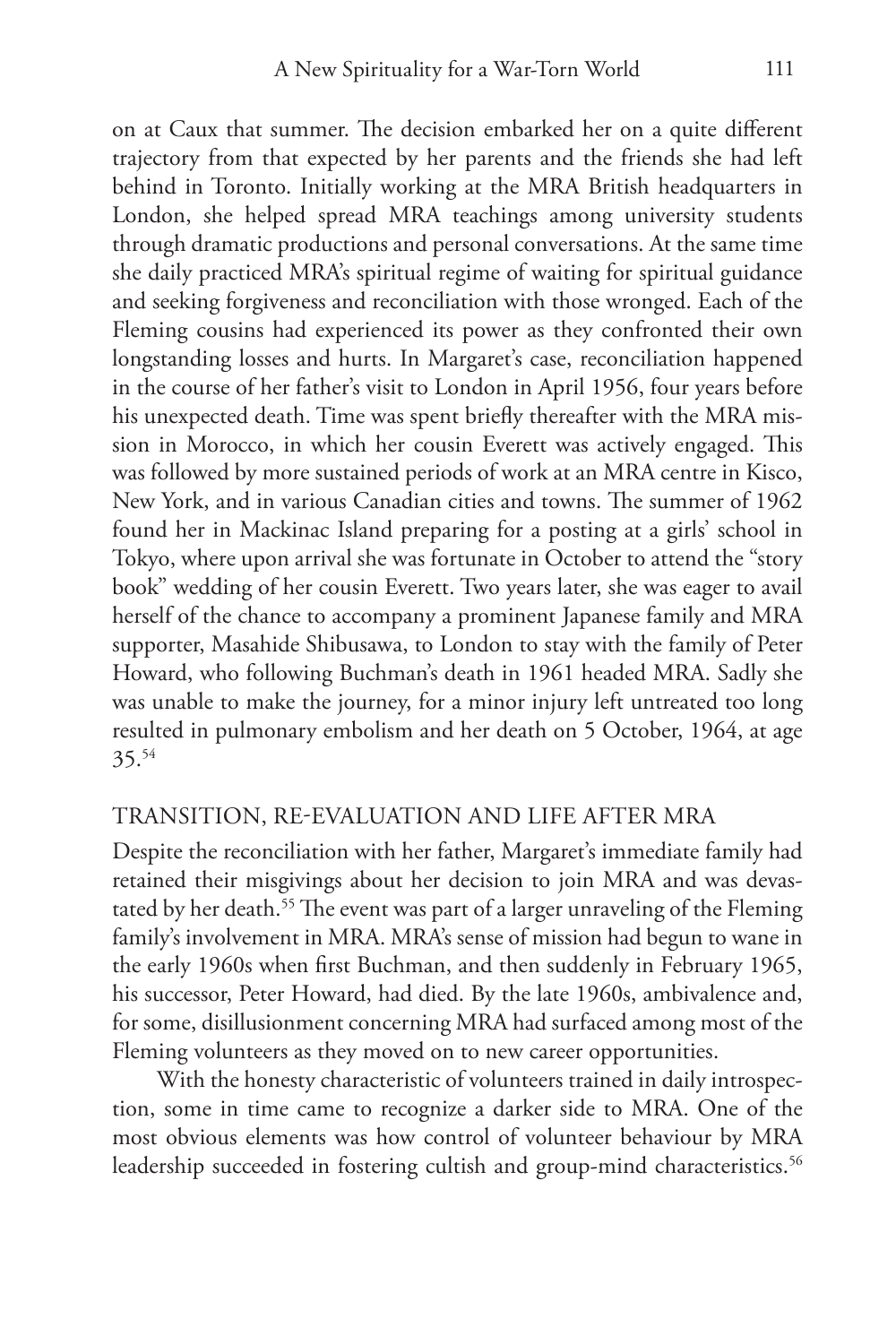Looking back many years later, Everett reflected that his wife's lifelong battle with debilitating migraine headaches might have originated from the stress caused by sexual abstinence during the years at Mackinac when their work and travel precluded any thought of having children.<sup>57</sup> For his cousin Catharine, subsequent reading in psychology helped to understand why supporting a cause and being part of a likeminded group could have such an attraction for young people, especially introverts like herself, frightened by their newly found freedom. She especially took issue with a group mind that considered itself representing "the ideology of the free world." The hubris of such absolutism contradicted the very idea of freedom. "When any one group or individual claims to have snaffled a monopoly on this wisdom," she warned, "it is time to watch out. And so I had found to my cost. It is important to have a good grasp of your own story."58

For the Fleming cousins, the years with MRA had become a means to seek reconciliation in often unexpected ways and to shed bitterness in addressing the unique challenges of their own story. That journey had begun within the framework of MRA's discipline of confessions and forgiveness. To change the world one had to start with oneself. Like the evangelical Christianity out of which it had emerged, MRA's approach relied on personal, not on structural and humanitarian changes as championed by liberal Protestant internationalists such as J. King Gordon.<sup>59</sup> Here the movement also differed sharply from other more well-known Canadian faith-based peace movements. Unlike the communist sympathies of former Chinese missionary and Canadian peace advocate James Endicott and the Canadian Peace Congress founded in 1948, MRA sought the cooperation of heads of state and leaders of industry.<sup>60</sup> Instead of confrontation and structural change, Buchman wanted harmony and envisioned MRA as an organism whose volunteers were drawn from many nationalities. Participating "in a global collective or family," they were to bring about a revolution that began within each member.<sup>61</sup> Not surprisingly therefore, the impact of MRA as a peace movement could best be understood through personal stories of change. For the Fleming volunteers, those stories did not end when the time came to leave MRA.

Evaluating the return home of another idealistic cohort who volunteered with CUSO in the 1960s and 70s, Ruth Brouwer has concluded that "personal gains and potential contributions to Canadian society equaled or exceeded their overseas contributions."62 This was also true for the Flemings.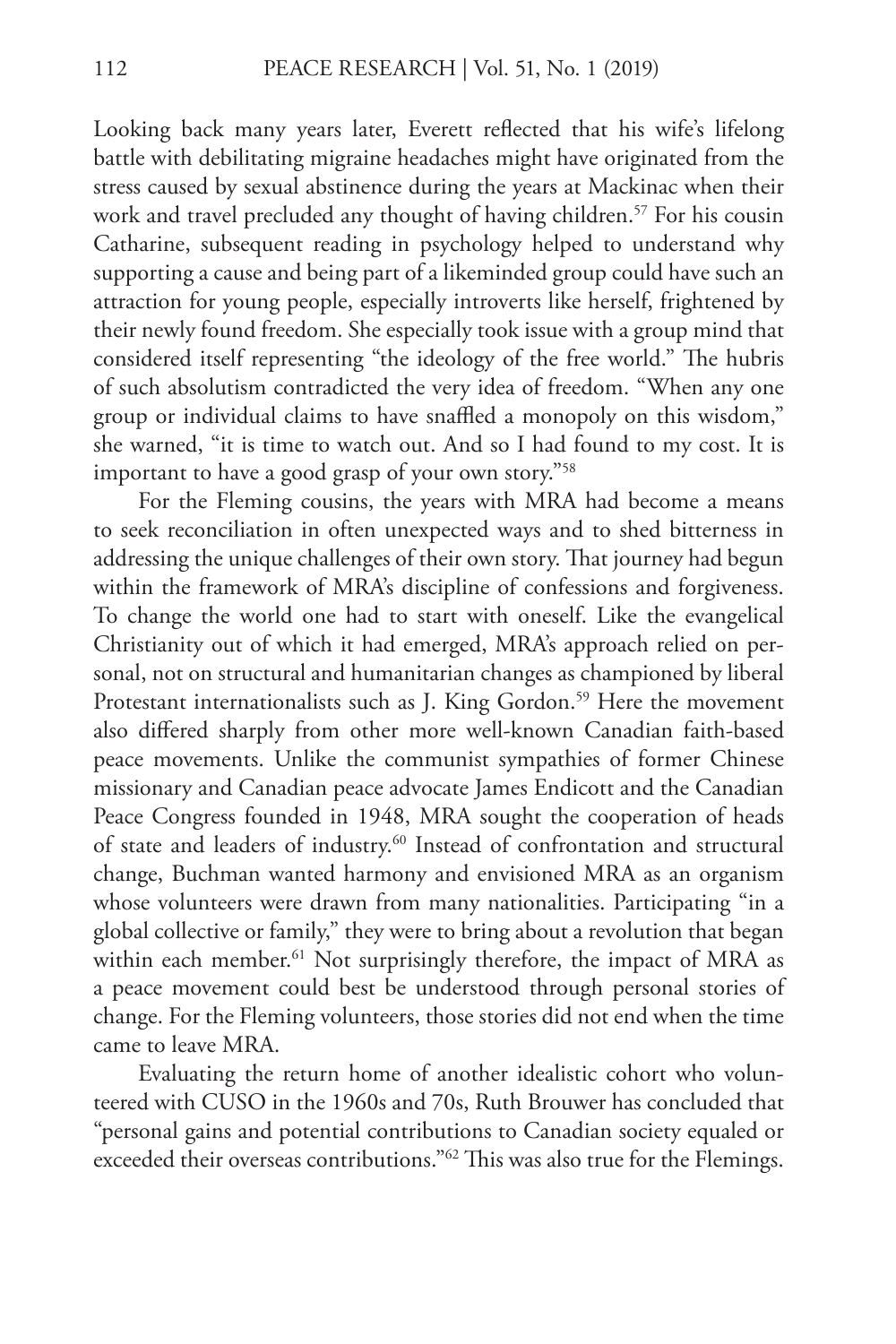As they left MRA and moved into new opportunities for service, they drew on the practical experience, contacts, and, in most cases, the self-confidence they had acquired. Despite some negative assessment, as he looked back on his fourteen years as a volunteer with MRA Everett Fleming saw it as "an incredible education in how the world works, constantly in touch with all races and social ranks. …It also left me with a legacy of friends from every continent who enriched my life beyond measure."63

Careers opened that allowed each to build in new ways on their former identity as MRA volunteers: nursing for Betty, finance for Everett, and theatre management for Lou. Lou's twin brother Bob moved into photojournalism with *Pace*, an innovative news and photo magazine centred in Los Angeles, initiated by several former MRA members. Catharine joined her cousin as a researcher, uncovering global stories of human interest, such as the stories recorded by Bob's stark photo reportage in 1962 of the suffering and malnourishment among peasant migrants in famine-devastated northern Brazil.<sup>64</sup> Both later returned to Canada to join the Ontario public service, Catharine as a speechwriter for Robert Welch, Minister of Education in the Bill Davis government, and Bob as an administrator of the Ontario Legislature, all the while continuing his photography of national and international celebrities. Catharine's life took a sharp turn when in 1972 she married a journalist and former Jesuit priest, Neil McKenty. The couple moved to Montreal where they would actively involve themselves in a Christian Meditation Centre in Montreal, founded in 1978 by Father John Main, a Benedictine monk. Influenced by an Indian teacher, Swami Satyananda, whom he had met while in Malaya in 1955, Main became a key figure in introducing forgotten Christian meditation practices to North Americans who like the McKentys were searching for contemplative forms of spirituality that revitalized faith by recognizing an indwelling universal spirit of love.<sup>65</sup> To Catharine this expression of Christianity was in keeping with her own family's values and with MRA's goal of global harmony through forgiveness and reconciliation. In her late seventies, she authored the story of her Irish-born aunt Polly Verner (1837–1918) who modeled the Fleming family's hopeful approach to adversity and loss. The book is now on display at St. Columb's Park House, a Northern Ireland peace and reconciliation centre in Derry.<sup>66</sup>

As a fourteen-year old, Bob Fleming had first recognized the power of the camera to raise awareness of human hope and tragedy. In a sensitive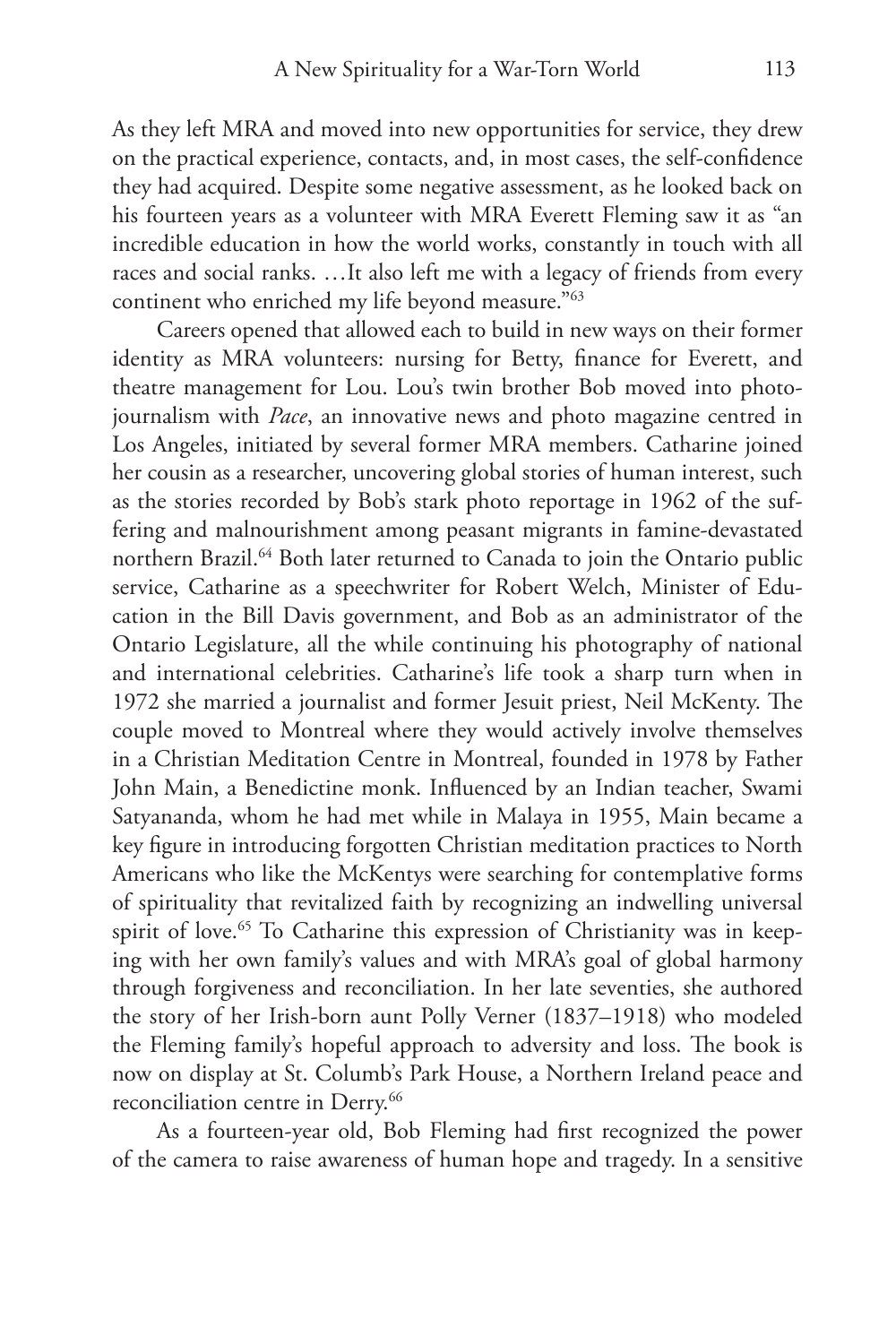study of "cultural responses to loss and well doing," Jill Scott has argued that Fleming's photographs of immediate postwar Germany could be a powerful means to promote engagement and strengthen antiwar sentiment.<sup>67</sup> Bob would attribute his subsequent wide-ranging photographs chronicling his times to the early training in MRA where he had been taught "the power of the camera to be an uplifting force in the world." Well into his 90s, he published a collection of his photographs and their accompanying stories in the belief "that regardless of age, race, or creed, we are all bound by common bonds to make the world a better place."68 Here succinctly was the point where the life stories of the Fleming volunteers had synchronized with the ideals of Buchman and MRA. Having enlisted in MRA with the hope of making the world a better place, each person had in his or her own way become aware that peace making is a long and arduous process that begins with personal change.

#### END NOTES

1. For example, Thomas Matyók, Maureen Flaherty, Hamdesa Tuso, Jessica Senehi, and Sean Byrne, eds. *Peace on Earth: The Role of Religion in Peace and Conflict Studies* (Lanham, MD: Lexington Books, 2014), makes no mention of MRA. Evidence of the lack of interest in the role of religion in peace movements more generally is Lara Campbell, Michael Dawson, and Catherine Gidney eds., *Worth Fighting For: Canada's Tradition of War Resistance from 1812 to the War on Terror*  (Toronto, ON: Between the Lines, 2015) which devotes only one of seventeen chapters to the topic. Notable exceptions which offer analyses of religion as a meaningful participant in conflict resolution, and of MRA's role as a third party are Douglas Johnston and Cynthia Sampson eds., Religion, *The Missing Dimension of Statecraft* (New York, NY: Oxford University Press, 1994) and more briefly, Vamik D. Volkan, Joseph V. Montville, and Demetrios A. Julius eds., *The Psychodynamics of International Relationships. Volume 2: Unofficial Diplomacy at Work* (Lanham, MD: Lexington Books, 1990). A sympathetic insider examination of MRA's peace-building efforts globally is Michael Henderson, *The Forgiveness Factor: Stories of Hope*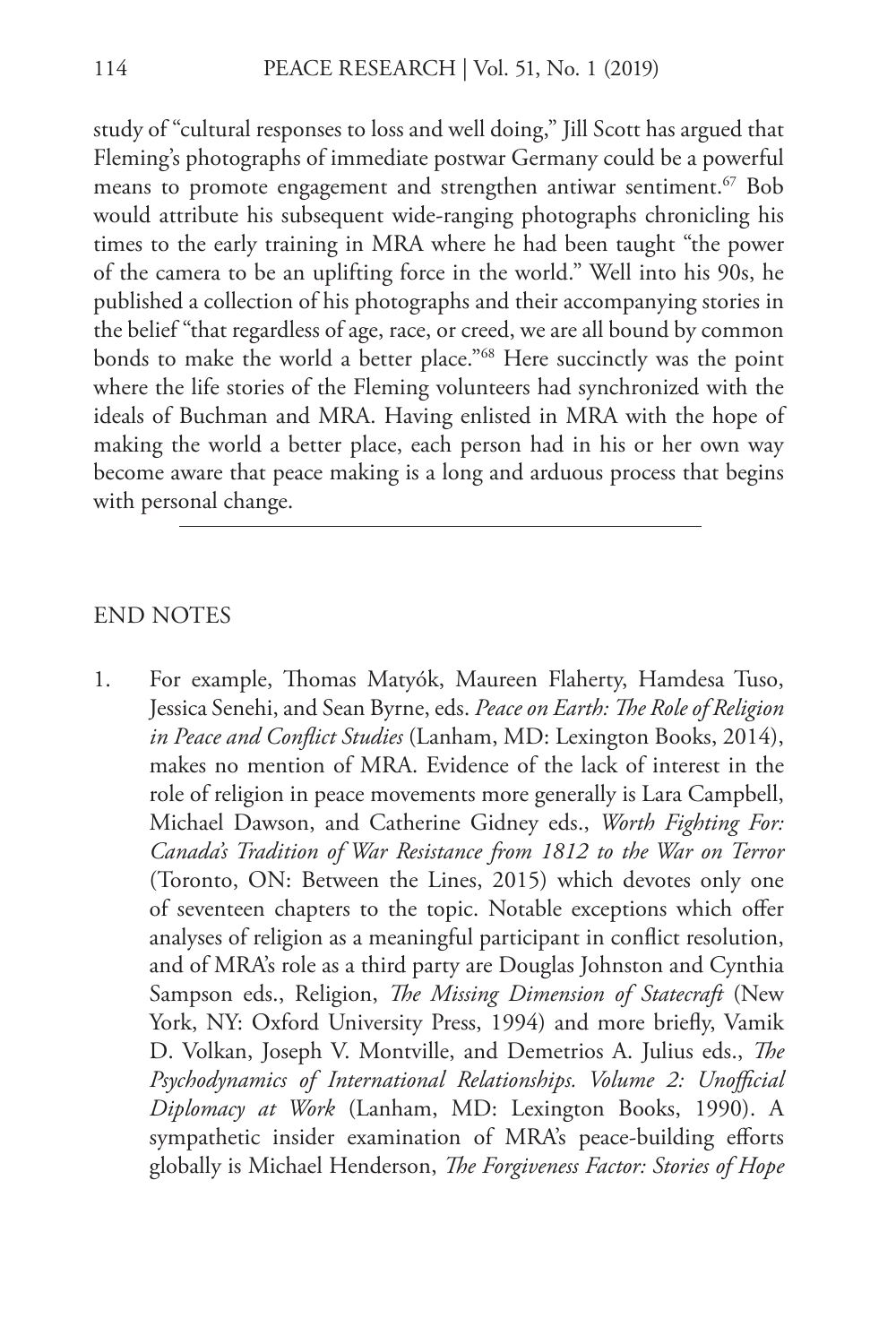*in a World of Conflict* (London, UK: Grosvenor Books, 2006).

- 2. See for example the praise of MRA's peace work in Asia and Africa in R.C. Mowat, "Moral Re-Armament's Initiative in Asia," *The Modern Churchman* 45, no. 2 (June 1955): 108–111. For an example of thoughtful negative criticism, see Donald M. C. Englert, "Buchmanism or Moral Rearmament, *Interpretation* 12, no. 3 (July 1958), 310–316, and the more negative "M.R.A. The New Druseanism" [an unattributed review of three recent books by MRA supporters], *Christian Century,* 31 March 1965, 399–400.
- 3. Philip Boobyer, *The Spiritual Vision of Frank Buchman* (University Park, PA: Pennsylvania State University Press, 2013); Daniel Sack, *Moral Re-Armament: The Re-invention of an American Religious Movement* (New York, NY: Palgrave Macmillan, 2009). A biography by a committed insider that provides much helpful detail, is Garth Lean, *Frank Buchman: A Life* (London, UK: Collins, 1985).
- 4. Kevin Kee, *Revivalists: Marketing the Gospel in Canada, 1884–1957*  (Montreal, PQ /Kingston, ON: McGill-Queen's University Press, 2006), 53–95; conflicting interpretations of the Group's impact are David Marshall, S*ecularizing the Faith: Canadian Protestant Clergy and the Crisis of Belief 1850–1940* (Toronto, ON: University of Toronto Press, 1992), 213–227, and Nancy Christie and Michael Gauvreau, *A Full-Orbed Christianity: The Protestant Churches and Social Welfare in Canada 1900–1940* (Montreal, PQ /Kingston, ON: McGill-Queen's University Press, 1996), 227–234.
- 5. The Nazi leadership distrusted the Oxford Group and by 1942 the German Army was forbidding officers from having anything to do with the movement. For the Nazi relationship with Buchman and his movement under either name, see Lean, *Frank Buchman,* 203–243; Boobbyer, *Spiritual Vision,* 136–140.
- 6. Boobbyer, *Spiritual Vision*, 132.
- 7. Like the Oxford Group, MRA workers were volunteers. The organization was dependent on donations from supporters who included small donors but primarily consisted of a number of wealthy and corporate contributors. Sack, *Moral Re-Armament,* 58–64, 132–133. Workers were expected to contribute financially according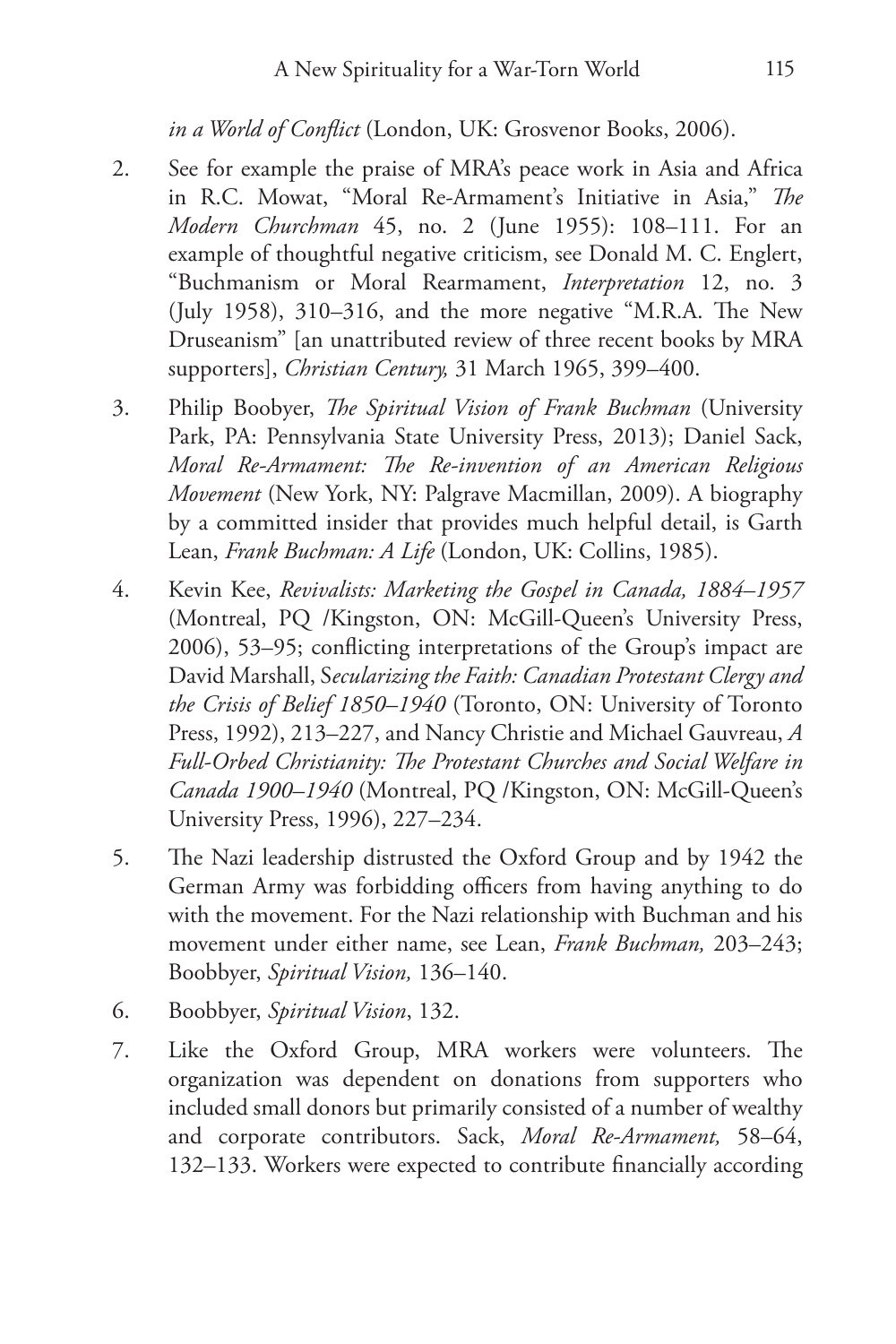to their means. Everett Fleming, for example contributed his entire \$10,000 savings in the course of his fourteen years with MRA. By the time he joined in 1955 the organization was well established financially and led by very able and experienced administrators. In every country it entered it registered itself as a tax-exempt organization. Everett R. Fleming, interview by author, Toronto, ON, 15 November, 2013.

- 8. Boobbyer, *Spiritual Vision,* 2. Boobbyer acknowledges this to be on the high side, since exact numbers were difficult to ascertain. The statistic is taken from a special issue on MRA in *Time and Tide*, 2–8 September, 1965, 1, and includes both those who devoted their lives to full-time work and those who took time off their work to join various campaigns.
- 9. For CUSO, see Ruth Compton Brouwer, *Canada's Global Villagers: CUSO in Development, 1961–86* (Vancouver, BC: University of British Columbia Press, 2013).
- 10. Ruth Compton Brouwer, "When Missions Became Development: Ironies of NGO'ization in Mainstream Canadian Churches in the 1960s," *Canadian Historical Review* 91, no. 4 (2010): 661–693.
- 11. Robert S. Ellwood, *The Fifties Spiritual Marketplace: American Religion in a Decade of Conflict* (New Brunswick, NJ: Rutgers University Press, 1997).
- 12. For his early life and role as mayor, see Marguerite Van Die, "Protestants, the Liberal State and the Practice of Politics: Revisiting R.J. Fleming and the 1890s Toronto Streetcar Controversy," *Journal of the Canadian Historical Association* 24 (2013): 89–129.
- 13. For more detail on the Fleming family, see Marguerite Van Die, "Lived Religion and the Changing Spirituality and Discourse of Christian Globalization: a Canadian Family's Odyssey," *Historical Papers 2015, Canadian Society of Church History:* 113–140.
- 14. Rebecca (Reba) Verner Fleming to Dr. Evelyn M. Fleming, 23 July 1937, Fonds 1105, Series 2372, File 9, City of Toronto Archives.
- 15. Van Die, "Lived Religion," 128–9.
- 16. What follows is based on an autobiographical account, Robert J. Fleming, "Memories of Norman Keene," 1-54, typescript, Robert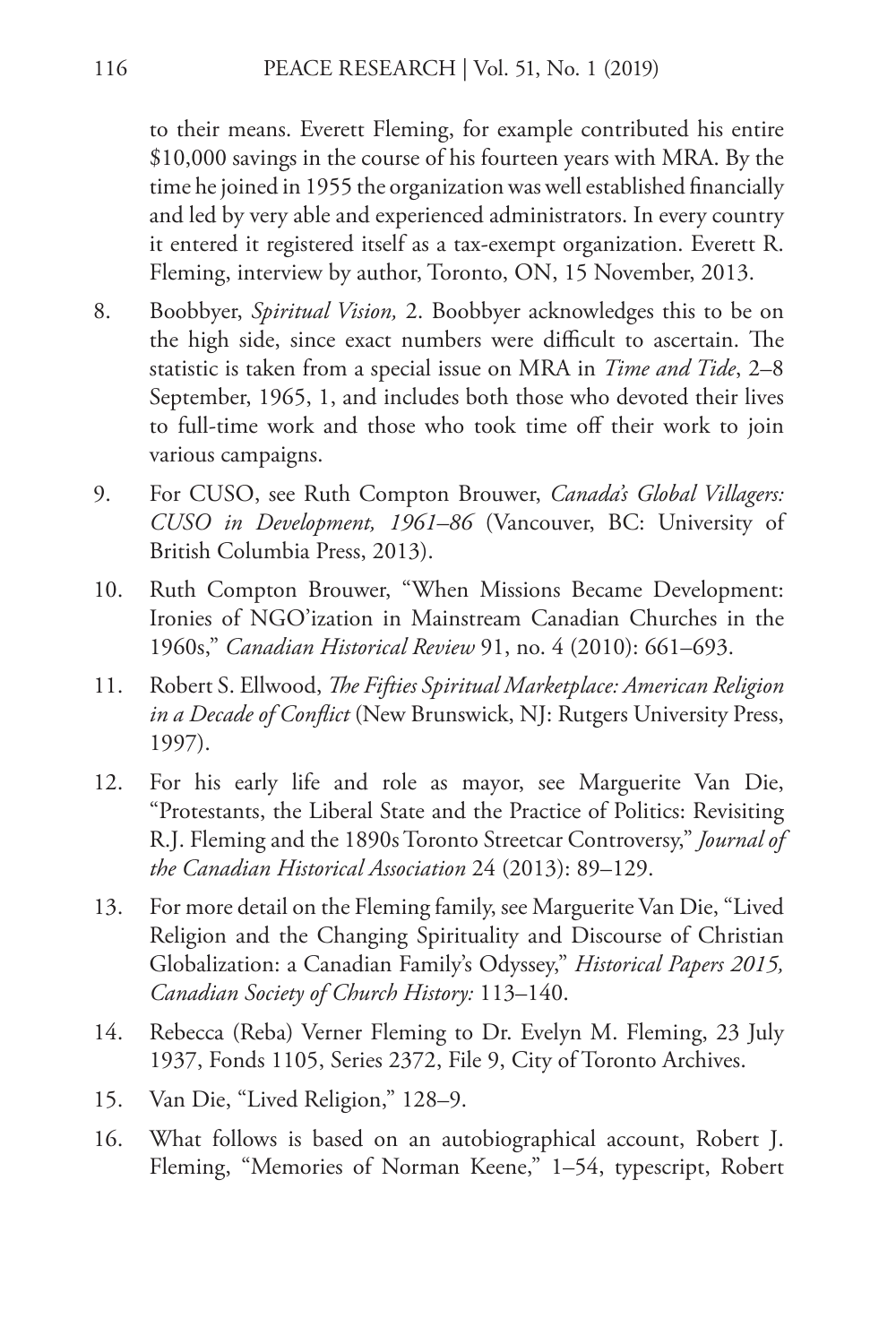J. Fleming Papers, Queen's University Archives, Kingston, Ontario, and Robert J. Fleming, interviews by author, Kingston, ON, 23 September 2013, and 13 December, 2013. For Bernard Hallward's role in MRA, see Laurent Gagnon ed., *Beyond Borders: Initiatives of Change in Quebec* (Caux, CH: Caux Books, 2006), 28–35.

- 17. "Programme: Pull Together Canada! Victory Bonds for Victory" and newspaper clippings, Robert J. Fleming Papers, Queen's University Archives, Kingston. For a brief account by other participants, see Gagnon, *Beyond Borders,* 37, 48,162.
- 18. "You Can Fight for Canada," *Pull Together Canada! Victory Bonds for Victory*" [pamphlet], Robert J. Fleming Papers, Queen's University Archives, Kingston, ON.
- 19. Lean, *Frank Buchman*, 311–320. By the late 1940s MRA was one of the Island's largest landowners, Sack, *Moral Re-Armament,* 131.
- 20. Sack, Moral Re-Armament, 119. Sack notes that a major goal of the desired "constructive relationships" was the prevention of industrial strife, 118–128. Buchman ensured a prominent MRA presence at the 1945 San Francisco Conference establishing the United Nations, but his approach to post-war peace and security differed sharply from the diplomatic and economic efforts of the United Nations Relief and Rehabilitation Administration (UNRRA) described in Susan Armstrong-Reid and David Murray, *Armies of Peace: Canada and the UNNRA Years* (Toronto, ON: University of Toronto Press, 2008).
- 21. Boobbyer, *Spiritual Vision*, 119–122; Sack, *Moral Re-Armament,*  109-114.
- 22. Sack, *Moral Re-Armament*, 131; Lean, *Frank Buchman*, 340–3.
- 23. Sack, *Moral Re-Armament,* 148–9.
- 24. Edward Luttwak, "Franco-German Reconciliation: The Overlooked Role of the Moral Re-Armament Movement," in *Religion, the Missing Dimension of Statecraft,* eds. Douglas Johnston and Cynthia Sampson (New York, NY: Oxford University Press, 1994), 37–57. For a list of all participants during the Caux conferences 1946–50, see pp. 49–51. See also Henderson, *The Forgiveness Factor,* 3-36.
- 25. Robert J. Fleming, "The Story of Bob Fleming's Journalistic Life. Part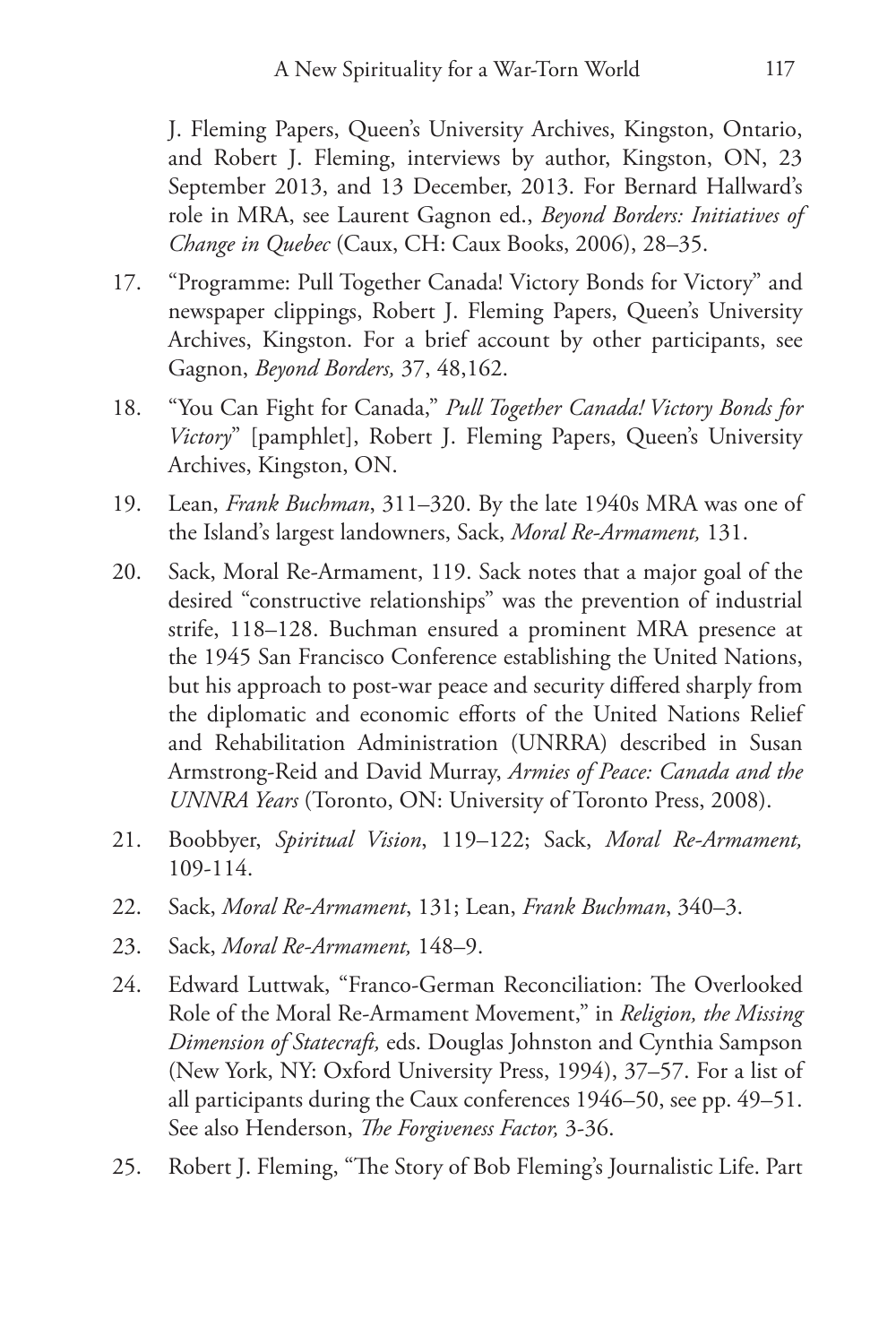3. Road from Ruin," typescript. Robert J. Fleming Papers, Queen's University Archives, Kingston, Ontario. An analysis of how his photographs are an aid to encouraging engagement and visualizing forgiveness is given in *A Poetics of Forgiveness: Cultural Responses to Loss and Wrongdoing* by Jill Scott (New York: Palgrave Macmillan, 2010), 113–134. For the work in post-war Germany in the late 1940s, see also Lean, *Frank Buchman*, 357–373.

- 26. Boobyer, *The Spiritual Vision,* 132.
- 27. For more detail about Buchman's strategy and organization, see Boobbyer, *The Spiritual Vision,* 106–131.
- 28. Sack, *Moral Re-Armament,* 144–146; Boobbyer, *The Spiritual Vision,*  79.
- 29. For a detailed description of the Asian tour, see Michael Henderson, *Ice in Every Carriage* (Caux, CH: Caux Books, 2010).
- 30. Evelyn M. Fleming to Agnes Katherine Fleming, 4 July 1955, Fonds 1105, Series 2372, File 51, City of Toronto Archives.
- 31. Boobbyer, *The Spiritual Vision,* 145–146.
- 32. For the relationship between the Oxford Group, MRA and Alcoholics Anonymous, see Sack, *Moral Re-Armament*, 81-84 and 192–193. For Lloyd Fleming, see the clipping of a tribute by the Mayor and Permanent Committee of Malaga City Council, Robert J. Fleming Papers, Queen's University Archives.
- 33. Everett R. Fleming, From *Meadowbrook Farm* (n.p: private publication, 2012), 13–16.
- 34. Fleming, From *Meadowbrook Farm,* 111. See 109–130 for an account of his years with MRA.
- 35. Henderson, *The Forgiveness Factor*, 44–57.
- 36. Fleming, From *Meadowbrook Farm*, 117.
- 37. Fleming, From *Meadowbrook Farm,* 121.
- 38. In 1934 during his stop in Banff, Alberta, Buchman was made a blood brother by Chief Walking Bull, as the two began a lengthy friendship. With the blessing of Prime Minister John Diefenbaker and sponsored by MRA, in 1960 Chief Walking Bull and a contingent of First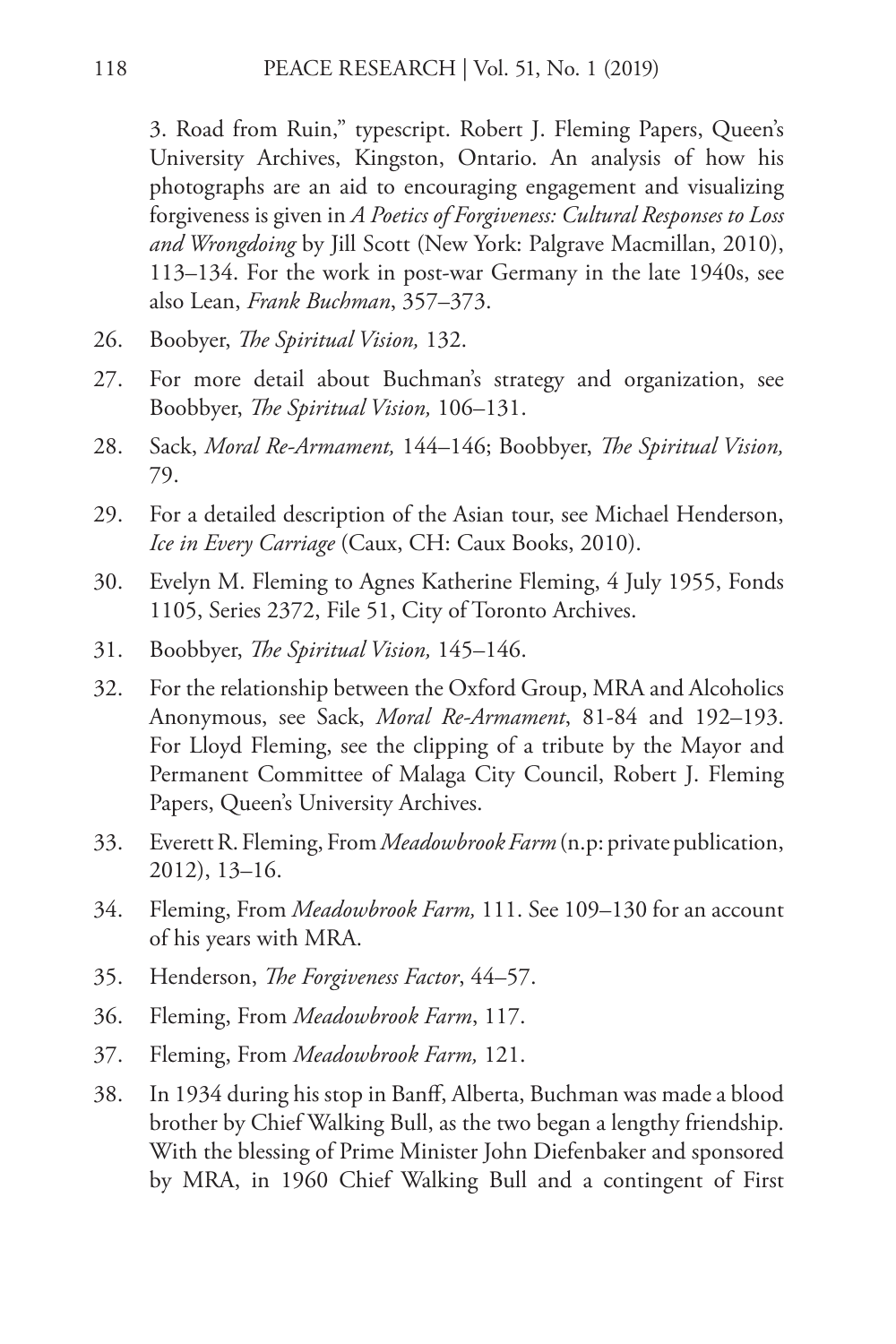Nations representatives embarked on a world journey to meet the aboriginal people of Hawaii, New Zealand, Australia, South Africa, and Uganda. Official photographer was Robert J. Fleming, Everett's cousin. Robert J. Fleming, J*ust Picture It: Real Life…Real People…Real Stories* (Kingston, ON: Allan Graphics, 2016), 49–51.

- 39. MRA centres in India and Japan, for example, were run by non-Christians, though Europeans and Americans remained closely involved. Boobbyer, *The Spiritual Vision,* 90.
- 40. Fleming, From *Meadowbrook Farm,* 118–130, and Everett R. Fleming, interview by author, Toronto, ON, 15 November, 2013.
- 41. The account which follows is taken from Catharine Fleming McKenty, "The Grandmother Who Rode Elephants," typescript, 28–42, Private Collection, Montreal; Catharine Fleming McKenty, interview by author, Kingston, ON, 6 March 2014.
- 42. McKenty, "The Grandmother Who Rode Elephants," 31.
- 43. For more detail on the reconciliation and on Laure's impact on the German delegation, see Lean, *Frank Buchman*, 348–356. Von Cramon's relationship with Buchman and the Nazi leadership is discussed on 203–242 passim.
- 44. McKenty, "The Grandmother Who Rode Elephants," 32–33.
- 45. Though acknowledging that there were many other contributing factors, Lean, *Frank Buchman*, 355–373, evaluates Buchman's efforts as a major factor in preventing Marxist takeover of the Ruhr region.
- 46. Buchman viewed strong women as "bossy and heady." Boobbyer, *The Spiritual Vision*, 78.
- 47. McKenty, "The Grandmother Who Rode Elephants,"37–42.
- 48. Betty Fleming Beeman, interview by the author, Whitby, ON, 19 December, 2013.
- 49. Ross Fleming, "Goldie: A Personal Memoir of my Father Goldwin Orford Fleming 1889 to 1960," 24–26. Ross Fleming Papers, private collection, Toronto.
- 50. Margaret Fleming to Goldwin Fleming and Jean Ross Fleming, 17 August 1954, Ross Fleming Papers, private collection, Toronto.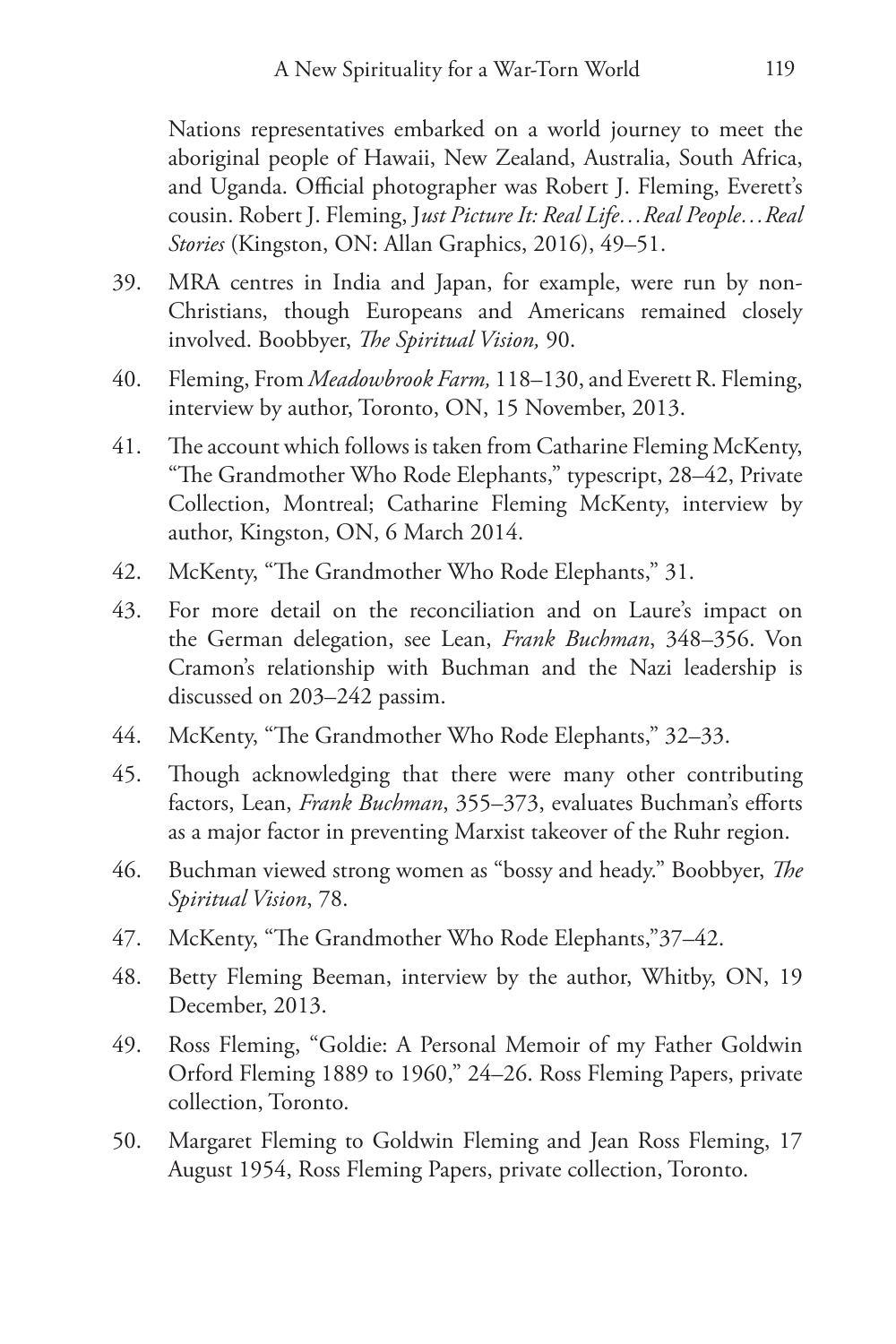- 51. Lean, *Frank Buchman,* 270.
- 52. Margaret Fleming to Ross Fleming, 17 August 1954, Ross Fleming Papers, private collection, Toronto.
- 53. Margaret Fleming to Ross Fleming.
- 54. See the letter to the family by Buchman's Canadian-born physician in Tokyo, Paul Campbell to Ross Fleming, 2 November 1964. Ross Fleming Papers, private collection, Toronto.
- 55. Ross Fleming, interviews by author, Toronto, ON, 21 October, 2013 and 15 November 2013; Barbara Fleming, interview by author, Toronto, ON, 2 February, 2014.
- 56. During his short-lived leadership Peter Howard had sought to break the movement out of this and provide "a positive alternative to the anti-war, anti-adult, anti-establishment mood." Fleming, From *Meadowbrook Farm,* 128. After his sudden death in Lima, Peru, in 1965, his efforts resulted in a new program, *Up With People,* directed at the young and their musical interests, and *Dare*, a new youth magazine. Sack, *Moral Re-Armament,* 169–170. Since 2002 MRA has been re-named *Initiatives of Change-International. Gagnon, Beyond Borders,* 7–10.
- 57. Fleming, From *Meadowbrook Farm,* pp 55, 127.
- 58. McKenty, "The Grandmother Who Rode Elephants,"p.37; Catharine Fleming McKenty, telephone interview by author, Kingston, ON, 3 May, 2018.
- 59. Keith Fleming *The World is Our Parish: John King Gordon, 1900–1989* (Toronto, ON: University of Toronto Press, 2015); Eileen Janzen, *Growing to One World: the Life of J. King Gordon* (Montreal, PQ / Kingston, ON:McGill-Queen's University Press, 2013), especially 342–346 for his mature view on moral action in the international sphere.
- 60. Thomas P. Socknat, *Witness Against War: Pacifism in Canada 1900– 1945* (Toronto, ON: University of Toronto Press, 1987), 289–291, briefly examines the move towards a more radical peace movement with the founding of the Canadian Peace Congress in 1948. See also Ian McKay and Jamie Swift, *Warrior Nation: Rebranding Canada in*